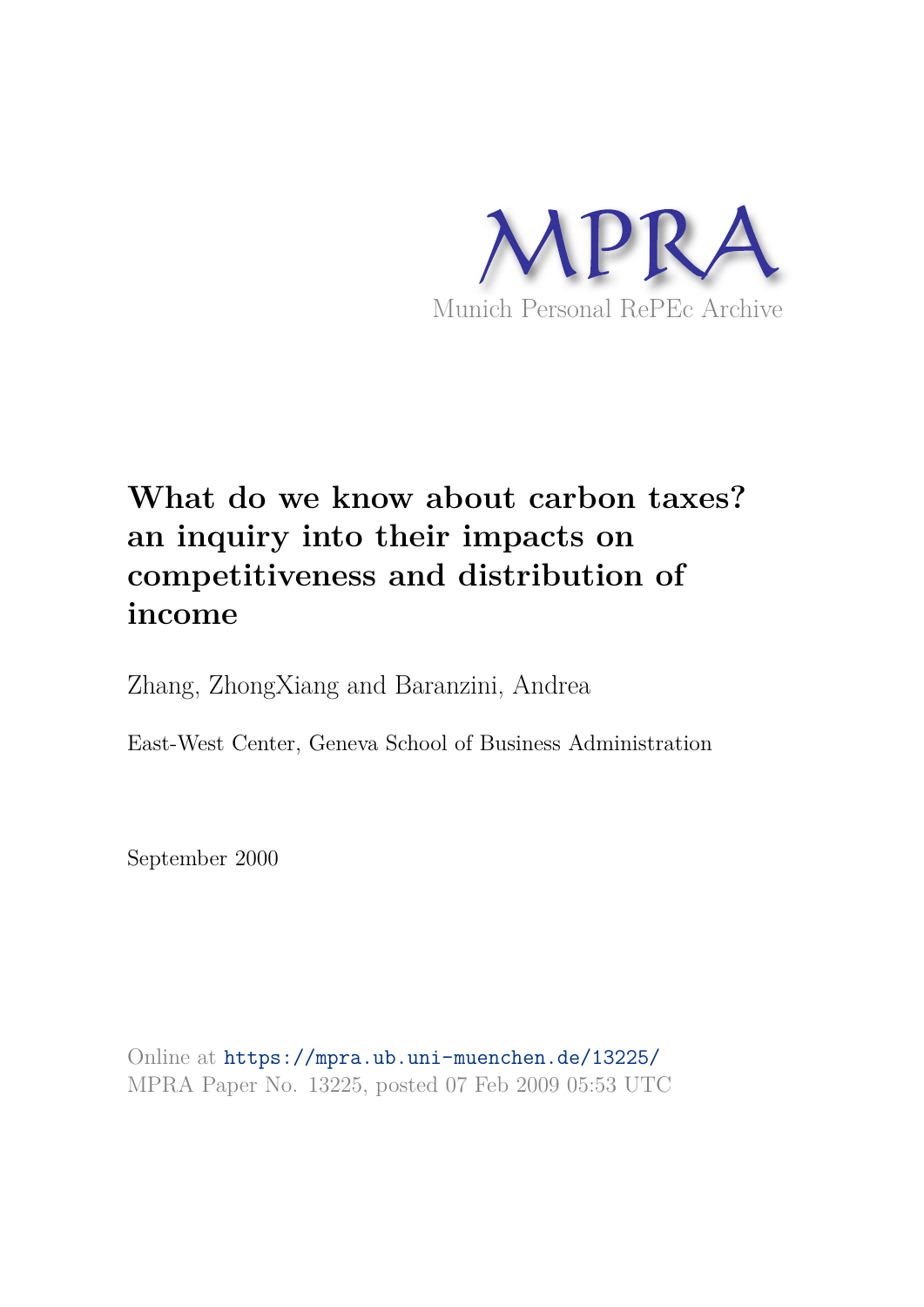# **January 2003**

# **What Do We Know About Carbon Taxes?**

# **An Inquiry into their Impacts on Competitiveness and Distribution of Income**

# **ZhongXiang Zhang (**张中祥)

Research Program East-West Center 1601 East-West Road Honolulu, HI 96848-1601, USA Tel: +1-808-944 7265 Fax:+1-808-944 7298 Email: ZhangZ@EastWestCenter.org

# **Andrea Baranzini**

Geneva School of Business Administration Campus Battelle - unité F 7 Route de Drize CH-1227 Geneva Switzerland Tel: +41-22-705 9917 Fax: +41-22-705 9998 Email: Andrea.Baranzini@heg.ge.ch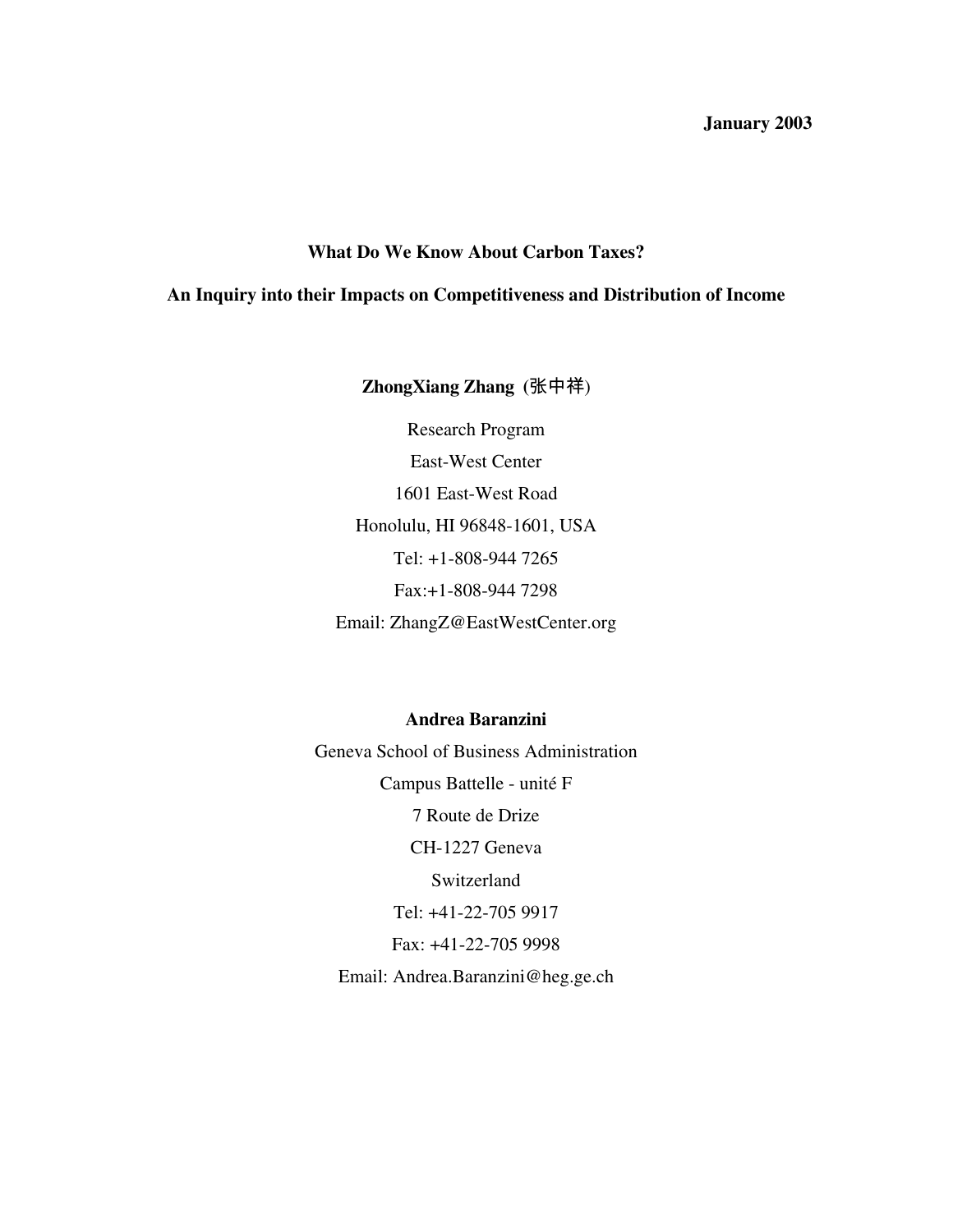# **Abstract**

 The Kyoto Protocol to the United Nations Framework Convention on Climate Change (UNFCCC) has set legally binding emissions targets for a basket of six greenhouse gases and timetables for industrialised countries. It has also incorporated three international flexibility mechanisms. However, the Articles defining the flexibility mechanisms carry wording that their use must be supplemental to domestic actions. This has led to the open debates on interpretations of these supplementarity provisions. Such debates ended at the resumed sixth Conference of the Parties (COP) to the UNFCCC, held in Bonn, July 2001, and at the subsequent COP-7 in Marrakesh, November 2001. The final wording in the Bonn Agreement, reaffirmed in the Marrakesh Accords, at least indicates that domestic policies will have an important role to play in meeting Annex B countries' emissions commitments. Carbon taxes have long been advocated because of their cost-effectiveness in achieving a given emissions reduction. In this paper, the main economic impacts of carbon taxes are assessed. Based on a review of empirical studies on existing carbon/energy taxes, it is concluded that competitive losses and distributive impacts are generally not significant and definitely less than often perceived. However, given the ultimate objective of the Framework Convention, future carbon taxes could have higher rates than those already imposed and thus the resulting economic impacts could be more acute. In this context, it has been shown that how to use the generated fiscal revenues will be of fundamental importance in determining the final economic impacts of carbon taxes. Finally, we briefly discuss carbon taxes in combination with other domestic and international instruments.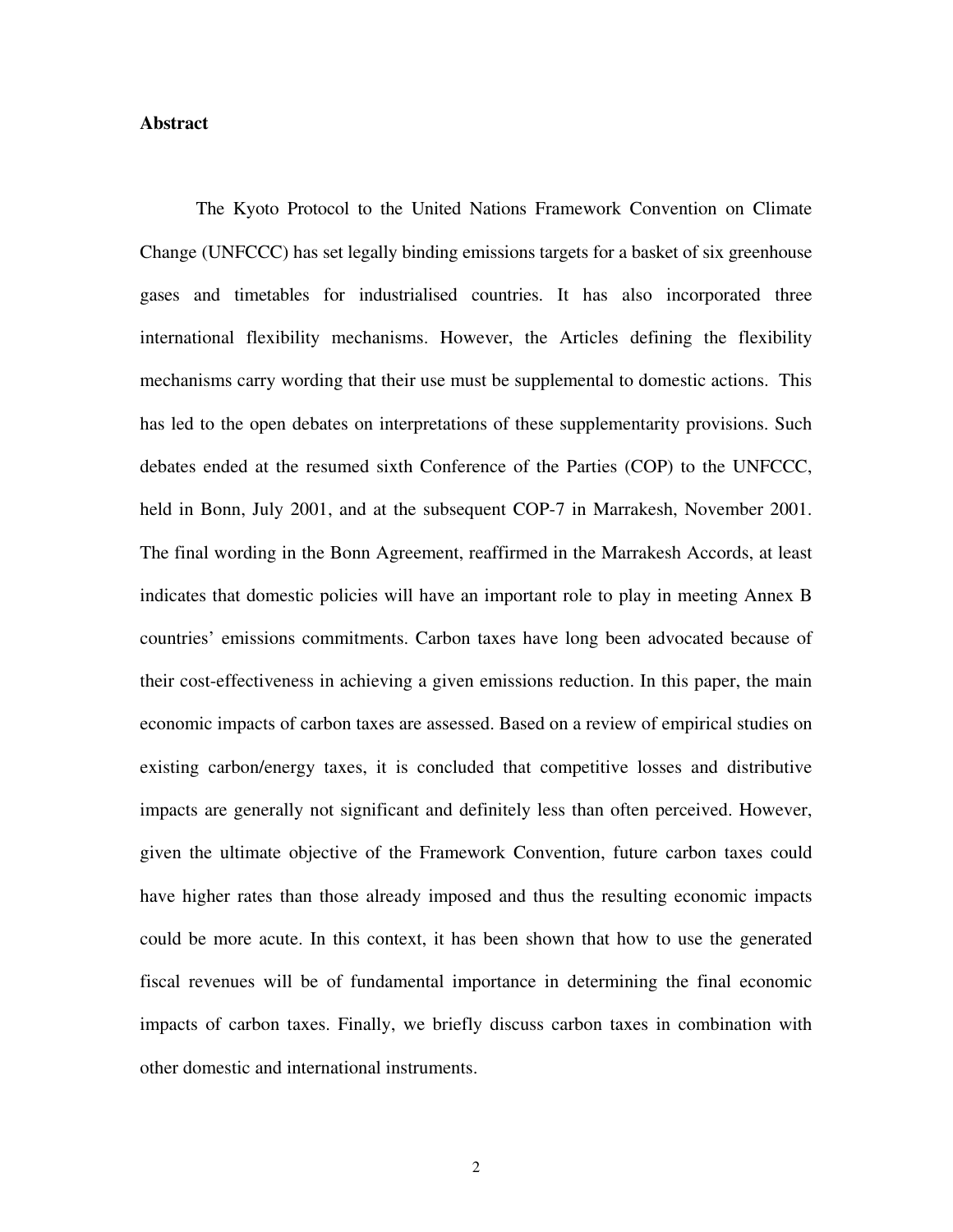## *JEL classification:* Q25; Q28; Q43; Q48

*Keywords:* Border tax adjustments, carbon taxes, distribution of income, double dividend, emissions trading, energy taxes, international competitiveness

# **1. Introduction**

 $\overline{a}$ 

The Kyoto Protocol to the United Nations Framework Convention on Climate Change (UNFCCC) has set legally binding reduction targets for greenhouse gases emissions to countries listed in its Annex B and introduced three international flexibility mechanisms, namely, international emissions trading, joint implementation, and the clean development mechanism  $(CDM)$ .<sup>[1](#page-3-0)</sup> However, the Articles defining the flexibility mechanisms carry wording that their use must be supplemental to domestic actions. This is the so-called supplementarity provision. The European Union (EU) put forward a proposal for quantitative ceilings on the use of flexibility mechanisms (European Union, 1999), insisting that domestic abatement actions should be the main means of meeting emissions reductions required of each Annex B country (in other words, at least half of

<span id="page-3-0"></span>**<sup>1</sup>** Annex B countries are the OECD countries and countries in transition to a market economy. The Kyoto Protocol includes six greenhouse gases: carbon dioxide  $(CO<sub>2</sub>)$ , methane (CH<sub>4</sub>), nitrous oxide (N<sub>2</sub>O), sulfur hexafluoride (SF<sub>6</sub>), perfluorocarbons (PFCs), and hydrofluorocarbons (HFCs). The Protocol will become effective once it is ratified by no less than 55% of the countries to the Convention whose  $CO<sub>2</sub>$  emissions represent at least 55% of the total from Annex I countries in the year 1990.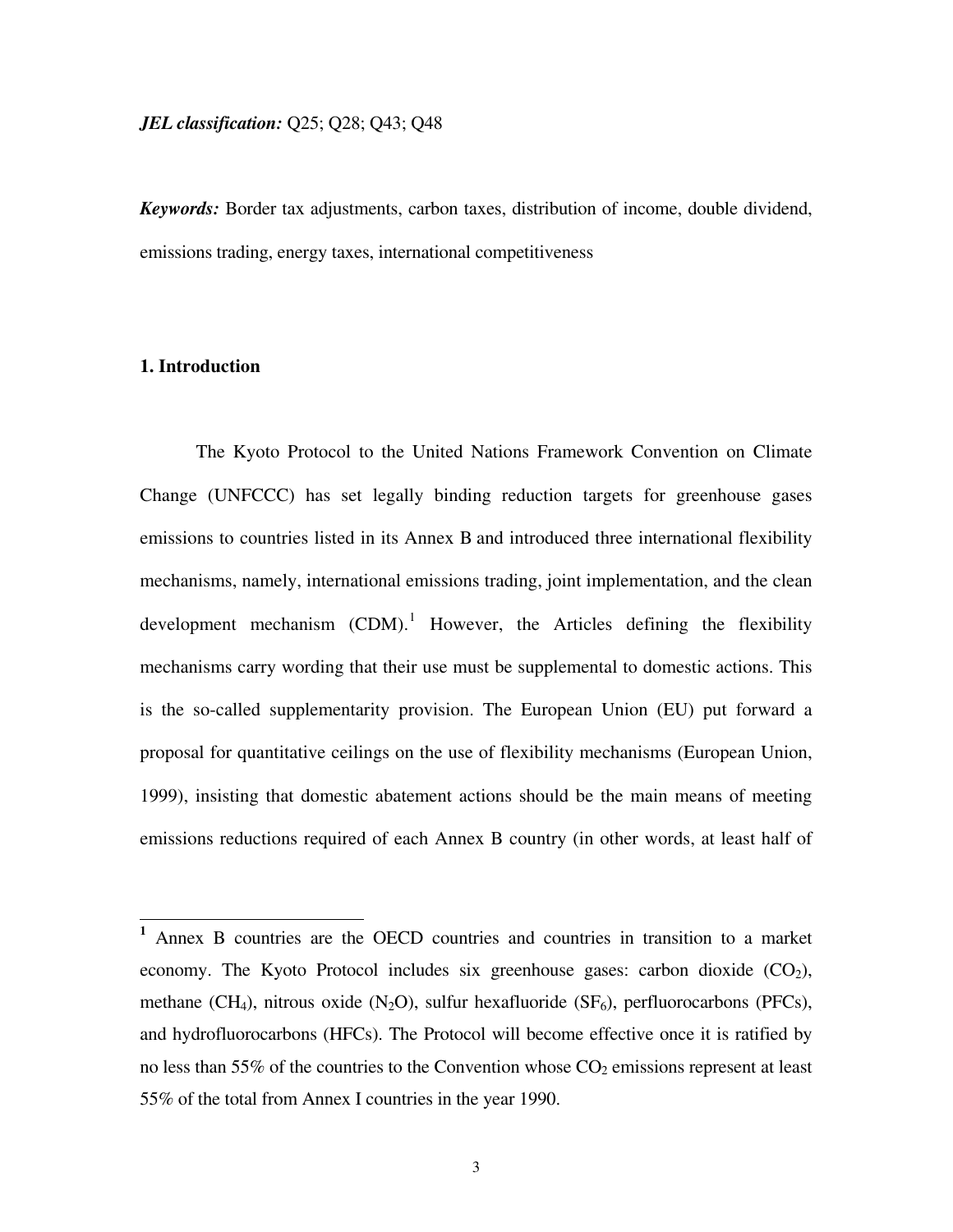the emissions reductions required have to be undertaken domestically).<sup>[2](#page-4-0)</sup> With the US withdrawal from the Kyoto Protocol in March 2001, the EU dropped its previous insistence on a cap on the use of flexibility mechanisms to secure the reluctant support of other Umbrella Group<sup>[3](#page-4-1)</sup> members for the Protocol at the resumed sixth Conference of the Parties to the UNFCCC, held in Bonn, July 2001. The final wording in the Bonn Agreement, reaffirmed in the Marrakesh Accords, is now that "domestic action shall thus constitute a significant element of the effort made by each Party included in Annex I to meet its quantified emission limitation and reduction commitments". This at least indicates that domestic policies will have an important role to play in meeting Annex B countries' emissions commitments.

Article 2 of the Kyoto Protocol gives Annex B countries considerable flexibility in the choice of domestic policies to meet their emissions commitments. Possible policies include carbon/energy taxes, domestic emissions trading, command-and-control regulations and other policies. Economists and international organisations have long advocated carbon taxes, because they can achieve the same emissions reduction target at lower costs than conventional command-and-control regulations. Moreover, carbon taxes can act as a continuous incentive to search for cleaner technologies, while for commandand-control regulations there is no incentive for the polluters to go beyond the standards,

<span id="page-4-0"></span><sup>&</sup>lt;sup>2</sup> See Zhang (2000, 2001) for detailed discussion on these supplementarity provisions and on the assessment of the EU proposal for ceilings on the use of Kyoto flexibility mechanisms.

<span id="page-4-1"></span><sup>&</sup>lt;sup>3</sup> The Umbrella Group refers to the so-called JUSSCANNZ countries (Japan, the United States, Switzerland, Canada, Australia, Norway, New Zealand). It meets daily during the international climate change negotiations to exchange information and discuss substance/strategy on issues where there is common ground.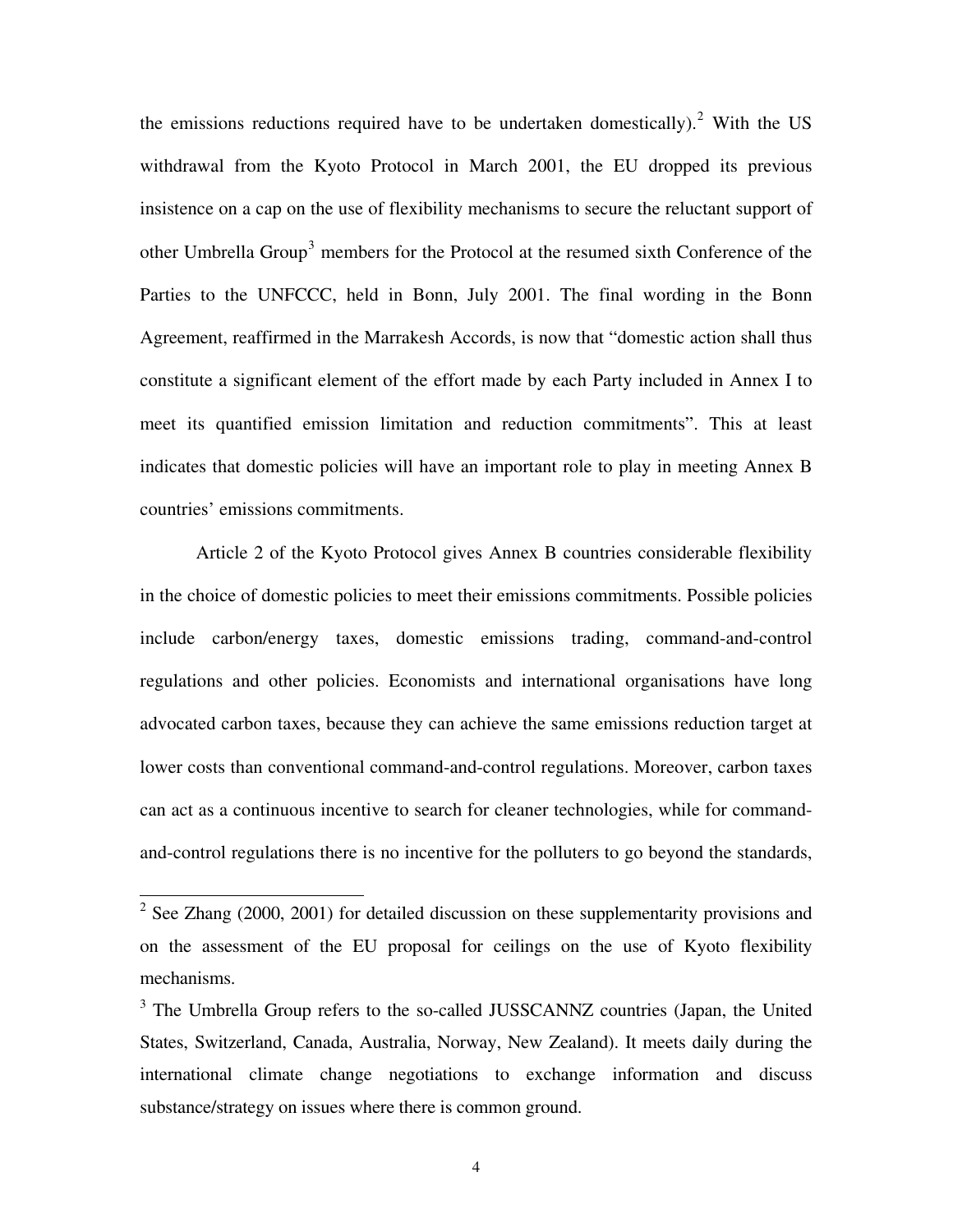unless the standards are continually revised and set slightly above the best available technologies (Zhang, 1997). In actual practice, only few European countries have already implemented taxes based in part on the carbon content of the energy products.

 This paper assesses the empirical evidence of the main economic impacts of carbon taxes. Section 2 briefly compares carbon taxes with energy taxes. Section 3 discusses the treatment of carbon tax revenues. Sections 4 and 5 provide an assessment of the implications of carbon taxes for distribution of income and for international competitiveness, respectively. The paper ends with some concluding remarks.

#### **2. Energy taxes versus carbon taxes**

<span id="page-5-0"></span> An energy tax is an excise tax, which is defined as a fixed absolute amount of, for example, US\$ per Terajoule, per British thermal units, or per kilowatt-hour. An energy tax is imposed on both fossil fuels and carbon free energy sources, according to their energy (or heat) contents, with renewables usually being exempted. By contrast, a carbon tax is an excise tax imposed according to the carbon content of fossil fuels and is thus restricted to carbon-based fuels only. $4$  Given that oil and gas have greater heat contents for a given amount of  $CO<sub>2</sub>$  emissions as compared with coal, an energy tax lies more heavily on oil and gas than a carbon tax. Moreover, an energy tax burdens nuclear energy, which could provide large-scale generation of electricity without a directly parallel production of  $CO<sub>2</sub>$ emissions.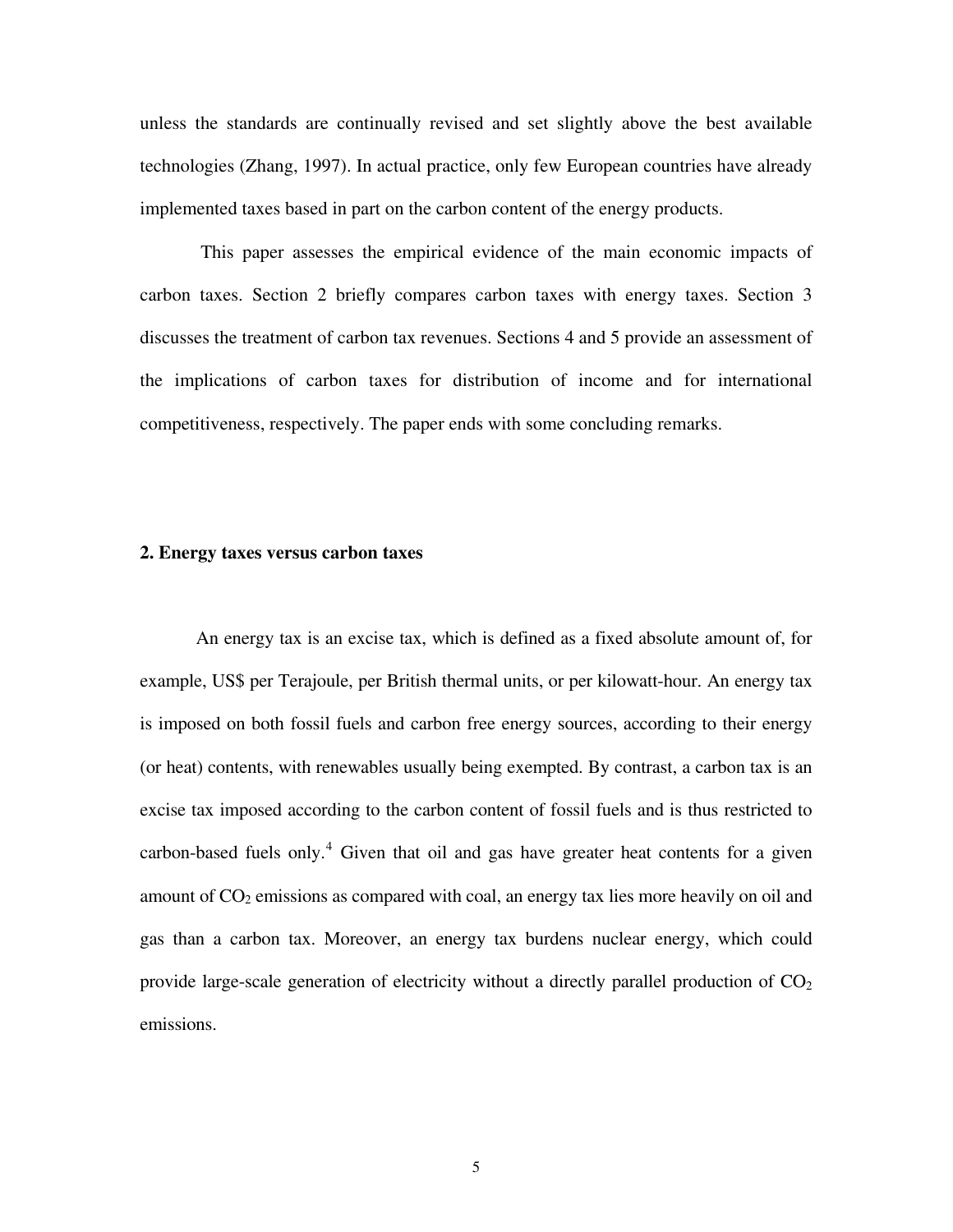If the goal is to reduce  $CO<sub>2</sub>$  emissions, a carbon tax is more cost-effective than an energy tax. Indeed, a carbon tax equalises the marginal cost of  $CO<sub>2</sub>$  abatement across fuels and therefore satisfies the condition for minimising the global cost of reducing  $CO<sub>2</sub>$ emissions. Therefore, the implementation of an energy tax will lead to poor  $CO<sub>2</sub>$  target achievement or else to unnecessarily high costs as compared with a carbon tax (cf. Kågeson, 1991; Cline, 1992; Jorgenson and Wilcoxen, 1993b). This can be explained by two factors: price-induced energy conservation and fuel switching (Manne and Richels, 1993). Carbon taxes reduce  $CO<sub>2</sub>$  emissions through both their price mechanism effects on energy consumption and fuel choice. By contrast, since the energy tax is imposed on fossil fuels and nuclear energy, the incentive for fuel switching is lower and the reductions in  $CO<sub>2</sub>$  emissions will be mainly achieved by price-induced energy conservation.<sup>[5](#page-6-0)</sup> Thus, a higher energy tax is required for achieving the same reduction target as compared with a carbon tax. In other words, it is more costly to reduce  $CO<sub>2</sub>$  emissions through an energy tax than through a carbon tax. This has clearly been shown by the study of Manne and Richels (1993), which evaluates the implications of the Commission of the European Communities' (CEC) proposal for a mixed carbon and energy tax.<sup>[6](#page-6-1)</sup> Similar findings are

<span id="page-6-1"></span><sup>6</sup> Recognising that a carbon tax puts a relatively high pressure on coal, the most secure energy supply, and that both a carbon tax and an energy tax have a quite different impact on member states, a carbon/energy tax was proposed by the CEC as part of its comprehensive strategy to control  $CO<sub>2</sub>$  emissions and increase energy efficiency. The CEC proposal

 $^{4}$  A carbon tax can be translated into a CO<sub>2</sub> tax, since a ton of carbon corresponds to 3.67 tons of  $CO<sub>2</sub>$ .

<span id="page-6-0"></span> $5$  Of course, in environmental terms there could be good reasons for also discouraging the use of nuclear energy. In this case, contrary to a carbon tax, an energy tax will give a greater incentive to switch to renewable energy.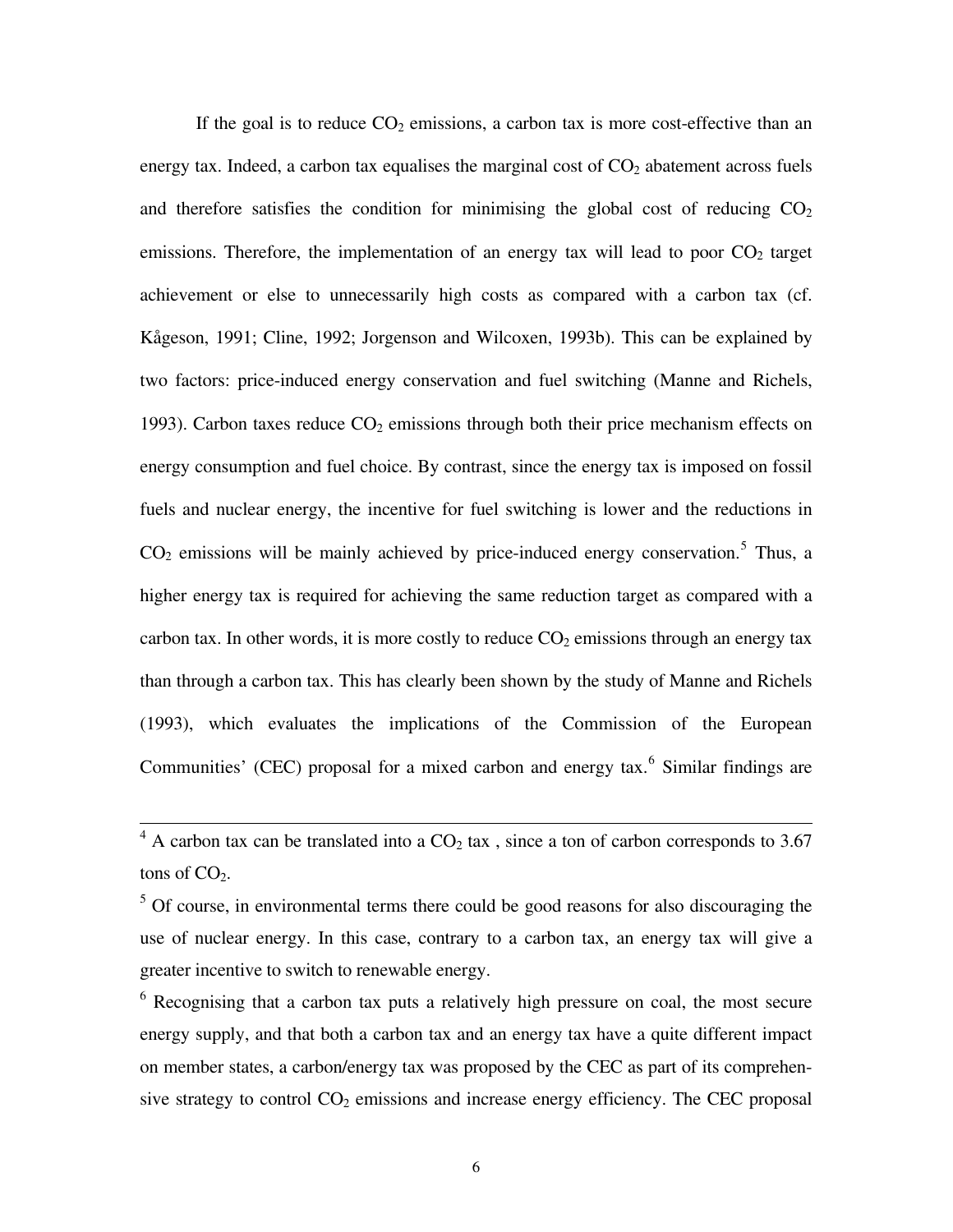also found in other studies by Jorgenson and Wilcoxen (1993b) and Beauséjour *et al*. (1995). The results of Jorgenson and Wilcoxen suggest that, in 2020, the US GNP loss from an energy tax will be 20% greater than that resulting from a carbon tax in order to stabilise the US CO2 emissions at 1990 levels in that year. The results of Beauséjour *et al*. indicate that, in 2000, Canada's GDP loss from an energy tax will be 20% greater than that resulting from a carbon tax in order to stabilise Canada's  $CO<sub>2</sub>$  emissions at 1990 levels in that year. While being more cost-effective, the carbon tax is also less burdensome, since it raises a smaller amount of government revenues for a given reduction of  $CO<sub>2</sub>$  emissions (Jorgenson and Wilcoxen, 1993b; Beauséjour *et al*., 1995).

 Let us now focus in some detail on the carbon tax. So far, a number of studies have focused on the cost estimates for achieving a given reduction in  $CO<sub>2</sub>$  emissions. These studies usually incorporate a carbon tax as an instrument to achieve the target because of its cost-effectiveness. The main findings arising from these studies are that, among other things:

• The carbon tax rate should increase over time if it has to reflect the rising costs of damages from the accumulation of  $CO<sub>2</sub>$  concentration in the atmosphere; if it has to give the markets the signal that  $CO<sub>2</sub>$  emissions will eventually be heavily taxed; and if there are few economically feasible substitutes available. This signal strengthens

was that member states introduce a carbon/energy tax of US\$ 3 per barrel oil equivalent in 1993, rising in real terms by US\$ 1 a year to US\$ 10 per barrel in 2000. After the year 2000, the tax rate will remain at US\$ 10 per barrel at 1993 prices. The tax rates are allocated across fuels, with 50% based on carbon content and 50% on energy content (cf. CEC, 1991).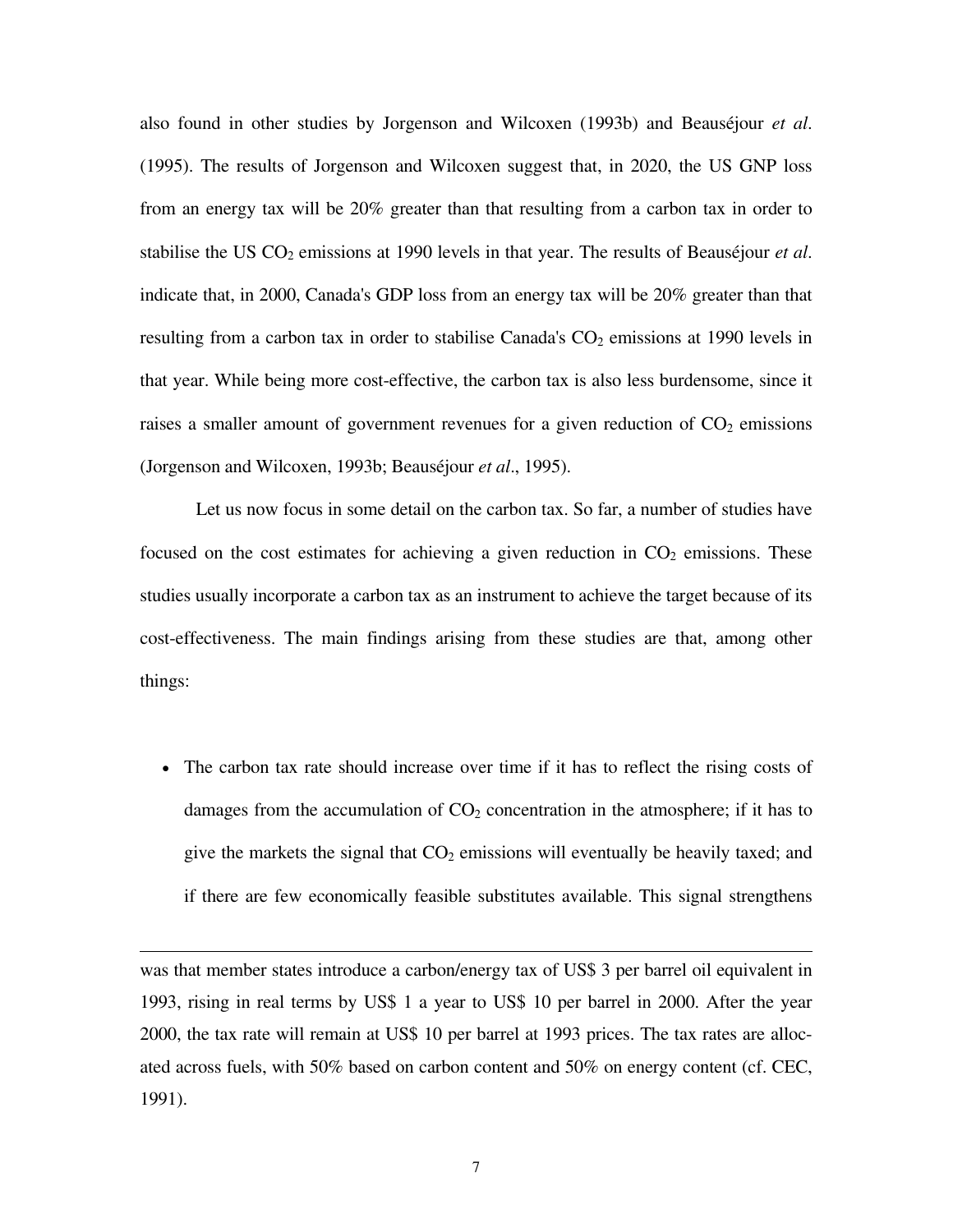the incentive for technical innovation needed to make more stringent future emissions targets affordable; $\frac{7}{2}$ 

- There would be significant variation in timing and size of the carbon taxes among countries and regions, given that the marginal cost of abating  $CO<sub>2</sub>$  emissions substantially differs across countries and over time;
- The autonomous (that is, non-price-induced) energy efficiency improvement, the possibilities for fuel substitution, and the availability of backstop technologies are essential elements in determining the evolution of the tax rate over time. Without non-fossil fuel options, the upper bound on the required carbon tax rate would rise. The autonomous energy efficiency improvement and the cost and availability of lowcarbon or carbon-free backstop technologies are crucial to limit the tax rate required and thus reducing the costs incurred for compliance with emission reduction targets; 8
- The carbon tax could be production- or consumption-based, but the effects across options would be significantly different among countries. A national productionbased carbon tax operates much like an export tax. If applied, oil-exporting countries such as OPEC would gain substantially, because the revenues generated from such a production tax accrue to countries proportional to their own production. On the

-

 $\frac{1}{1}$  In addition, in the presence of inflation, the tax rate has to be indexed to keep the price signal constant in real terms.

<sup>&</sup>lt;sup>8</sup> As assumed in the GREEN model, the backstop technologies are produced at a constant marginal cost, without any constraint on supply (cf. Burniaux *et al.*, 1992). Thus, the carbon tax rate needs not to increase further than that level. If there are few economically feasible substitutes available, however, the effectiveness of a carbon tax is likely to be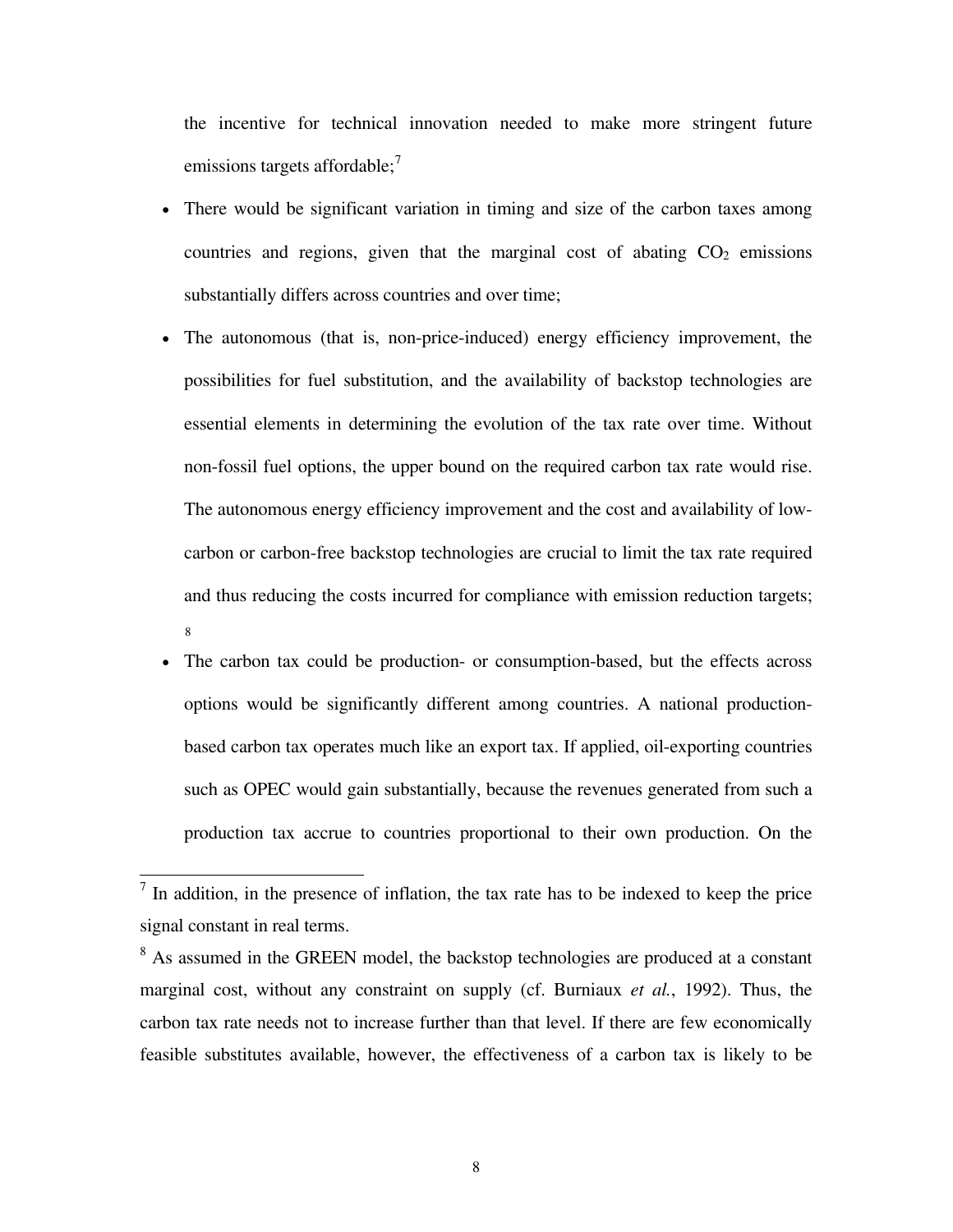contrary, a national consumption-based tax acts somewhat like an import tariff. In that case, oil-exporting countries would suffer considerably, because the revenues generated from such a consumption tax accrue to countries proportional to their consumption (Whalley, 1991; Whalley and Wigle, 1991a, 1991b);

- Carbon taxes imposed unilaterally or even regionally would be largely ineffective (cf. Pezzey, 1992; Felder and Rutherford, 1993). This ineffectiveness is attributed partly to the relatively small share of the coalition (for example, EU, OECD) emissions in the world total, and partly to the strong economic growth and the resulting increase in emissions taking place in non-coalition countries that offset the coalition's achievements;<sup>[9](#page-9-0)</sup> and
- The carbon tax itself would impose a deadweight loss on a country where there are no distortions in the energy markets. However, when existing distortions arising from energy subsidies are taken into account or when the revenues generated from the imposition of a carbon tax are recycled to the economy for reducing a distortionary tax, the introduction of a carbon tax could even lead to a net gain.<sup>[10](#page-9-1)</sup>

much more limited. Thus, to lower  $CO<sub>2</sub>$  emissions very substantially would require a high carbon tax - certainly higher than the taxes already imposed (Barrett, 1991).

 $\overline{a}$ 

<span id="page-9-0"></span><sup>9</sup> This is the so-called 'carbon leakage' phenomenon, with its average leakage rate being defined as the ratio of carbon emission increase outside the coalition to carbon emission cutbacks within the coalition relative to their reference levels (cf. Felder and Rutherford, 1993).

<span id="page-9-1"></span><sup>10</sup> For example, the results based on the GREEN model clearly indicate the net gains for Eastern Europe and the former Soviet Union if the existing energy subsidies are taken into account. See also in the next section the discussion on the 'double dividend' issue.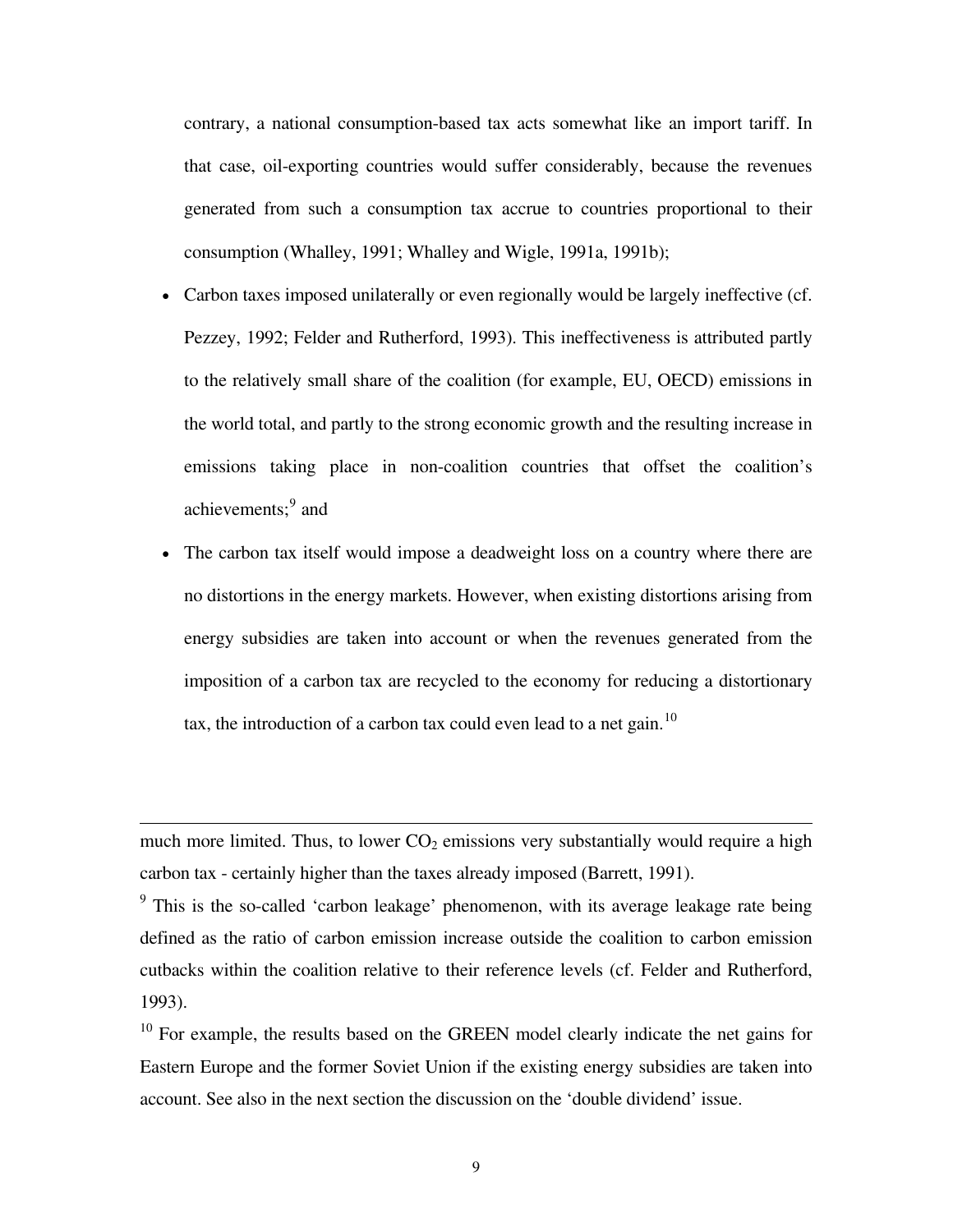The remainder of the paper will not go into these interesting topics any further, but instead will focus on three aspects that are considered important when designing a domestic carbon tax, namely, (i) the treatment of the carbon tax revenues, (ii) the impacts on the distribution of income, and (iii) the effects on international competitiveness.

# **3. The treatment of the carbon tax revenues**

 $\overline{a}$ 

of a reduction in the overall economic cost of raising government revenues (Lee and Let us begin with the treatment of the carbon tax revenues. It has been argued that there is a 'double dividend' from the carbon tax (Pearce, 1991): not only an environmental dividend through reduced emissions of pollutants (i.e., a reduction in CO<sub>2</sub> and other pollutants associated with fossil fuels combustion), but also an additional dividend in terms Misiolek, 1986; Feldstein, 1999).<sup>11</sup> In the literature, the weak 'double dividend' and the strong 'double dividend' are distinguished (see Goulder, 1995).

 The weak 'double dividend' proposition states that, in welfare terms, the nonenvironmental dividend is always positive, as a reduction in distortionary taxes is always superior to a reduction of lump-sum taxes. In other words, costs savings may be achieved

 $11$  The non-environmental dividend is very often interpreted as using the extra carbon tax revenues to reduce existing distortionary taxes for raising government revenues. This dividend can of course have other interpretations. In the study of Bovenberg (1994), for instance, reduced unemployment is referred to as the potential extra dividend in addition to improved environmental quality. In the context of tradeable carbon permits, the extra dividend refers to the proceeds from the sale of carbon emission permits (Manne and Richels, 1995).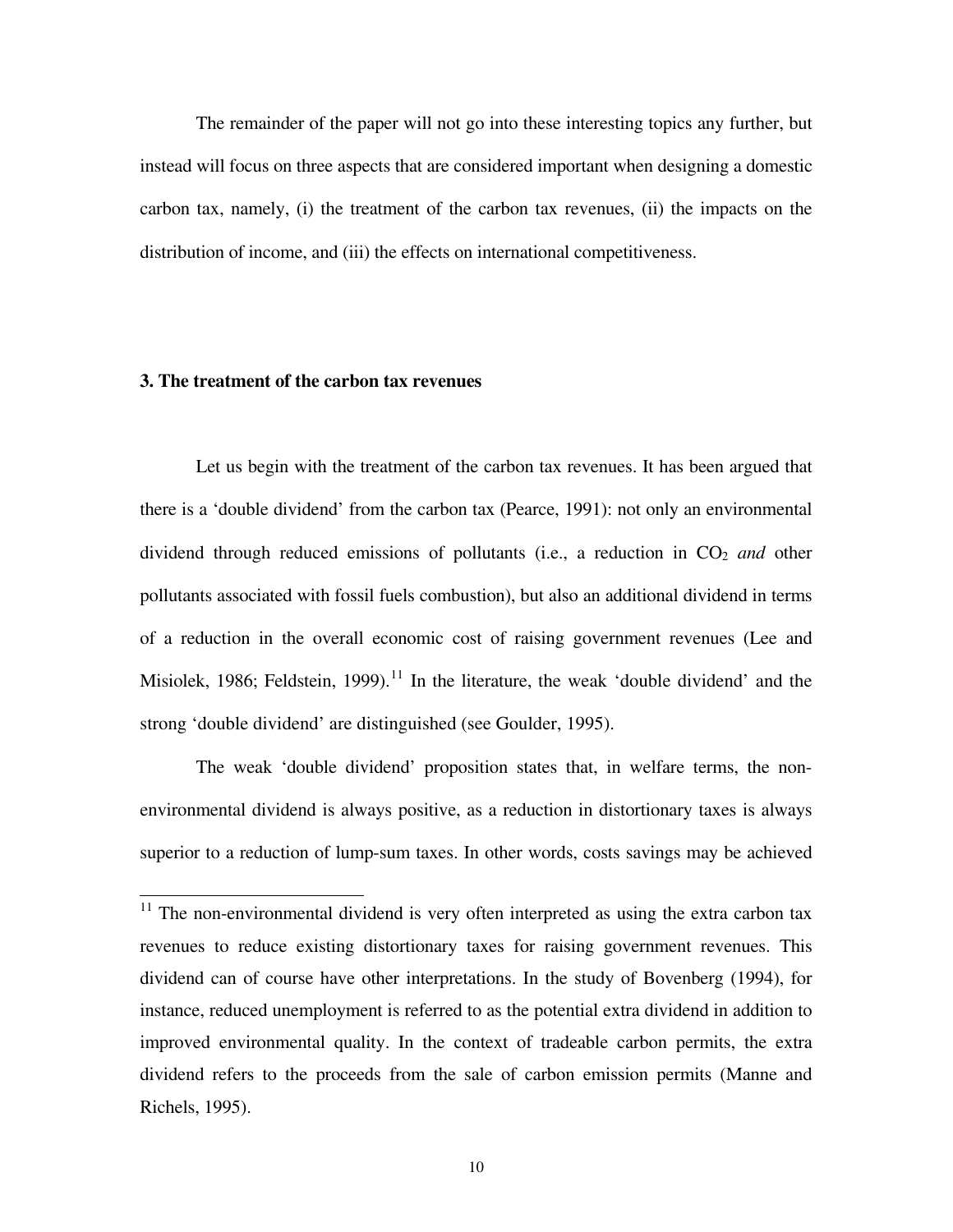by using carbon taxes revenues to reduce distortionary taxes, with respect to the case where tax revenues are returned in a lump-sum way. The magnitude of the potential cost savings depends on each country's particular economic circumstances. For instance, in the US economy, as indicated in Bovenberg and Goulder (1996), capital is overtaxed with respect to labour. In this case, using carbon taxes revenues to correct taxation towards lower taxes on capital may produce higher cost savings than reducing labour taxes.

 The strong 'double dividend' proposition states that the non-environmental dividend is larger than the gross costs. In this case, it would mean that 'green tax swaps' could be costless to introduce, because they yield a net welfare gain (or a higher GDP or employment). In the literature, there are, however, ambiguities as to whether the strong economic double dividend hypothesis can be accepted or has to be rejected. On the one hand, results from some empirical studies (cf. Ekins 1998, EC 1997, Barker 1995, Bach *et al*., 1994) show that an improvement in the environmental quality can be accompanied by a simultaneous increase in employment. On the other hand, other studies seem to reject the hypothesis (e.g., Bovenberg and Goulder, 1996), at least when the initial tax system is relatively efficient. Such results are pointed out when considering the interaction of carbon taxes with the existing tax system. Indeed, the existence of an economic double dividend depends on two effects (see Parry, 1997). First, since carbon taxes add to existing distortionary taxes (e.g., on labour and capital), they may further reduce overall employment and investment. This is what is called the 'tax-interaction' effect, which raises the costs of reducing carbon emissions. Second, carbon taxes revenues may be used to reduce the level of distortionary taxes, thus producing an economic gain (called the 'revenue-recycling' effect). The overall cost of carbon taxes depends on the relative weight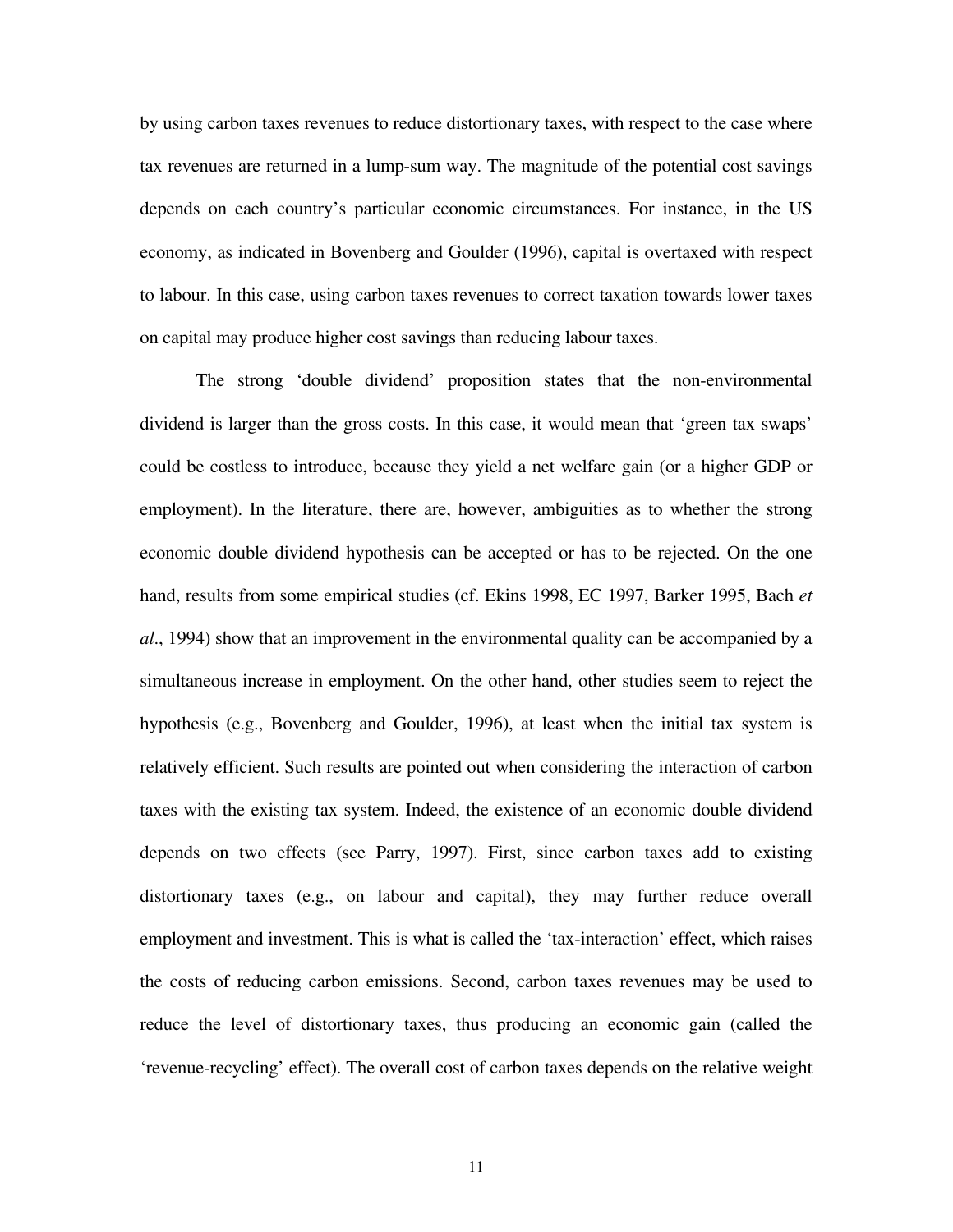of the previous two effects and is thus mainly an empirical issue. If the welfare gain from the revenue-recycling effect is higher than the welfare costs from the tax-interaction effect, then there is an economic net benefit (i.e., a strong economic 'double dividend') from carbon taxes.

auctioned case). As explained above, the much higher economic costs in the former case It should however be emphasised that, by accounting for pre-existing distortionary taxes, revenue-raising instruments result in even higher costs savings, with respect to command-and-control (or freely distributed permits) approach. For instance, Parry, Williams and Goulder (1999) have showed that the costs of reducing U.S.  $CO<sub>2</sub>$ emissions by 10% in a second-best setting with pre-existing labour taxes are five times higher under a grandfathered carbon permits case than under a carbon tax (or under an reflect the inability of the command-and-control policy to generate revenues that can be used to reduce pre-existing distortionary taxes.

 Of course, this 'double dividend' feature of a carbon tax has important implications for 'green tax swaps' for distortionary taxes, because different taxes have different distortionary effects on the economy. To minimise the impact on the general level of prices, revenues raised through an increase in one indirect tax (the carbon tax) could be offset by a reduction of another indirect tax, for example value added tax  $(VAT)$ .<sup>[12](#page-12-0)</sup> This has been confirmed by several studies (e.g., DRI (1991), Standaert (1992), and Barker *et al*. (1993)), the results of which show that reducing VAT offsets the carbon tax's inflation impact more than using the carbon tax fiscal revenues to decrease other taxes. The studies of

<span id="page-12-0"></span><sup>&</sup>lt;sup>12</sup> A carbon tax, by raising the prices of fossil fuels, will raise the general level of prices. Offsetting it with reductions in VAT or other taxes tends to lower the price level, but the price effect is expected to vary, depending on the tax offset arrangements.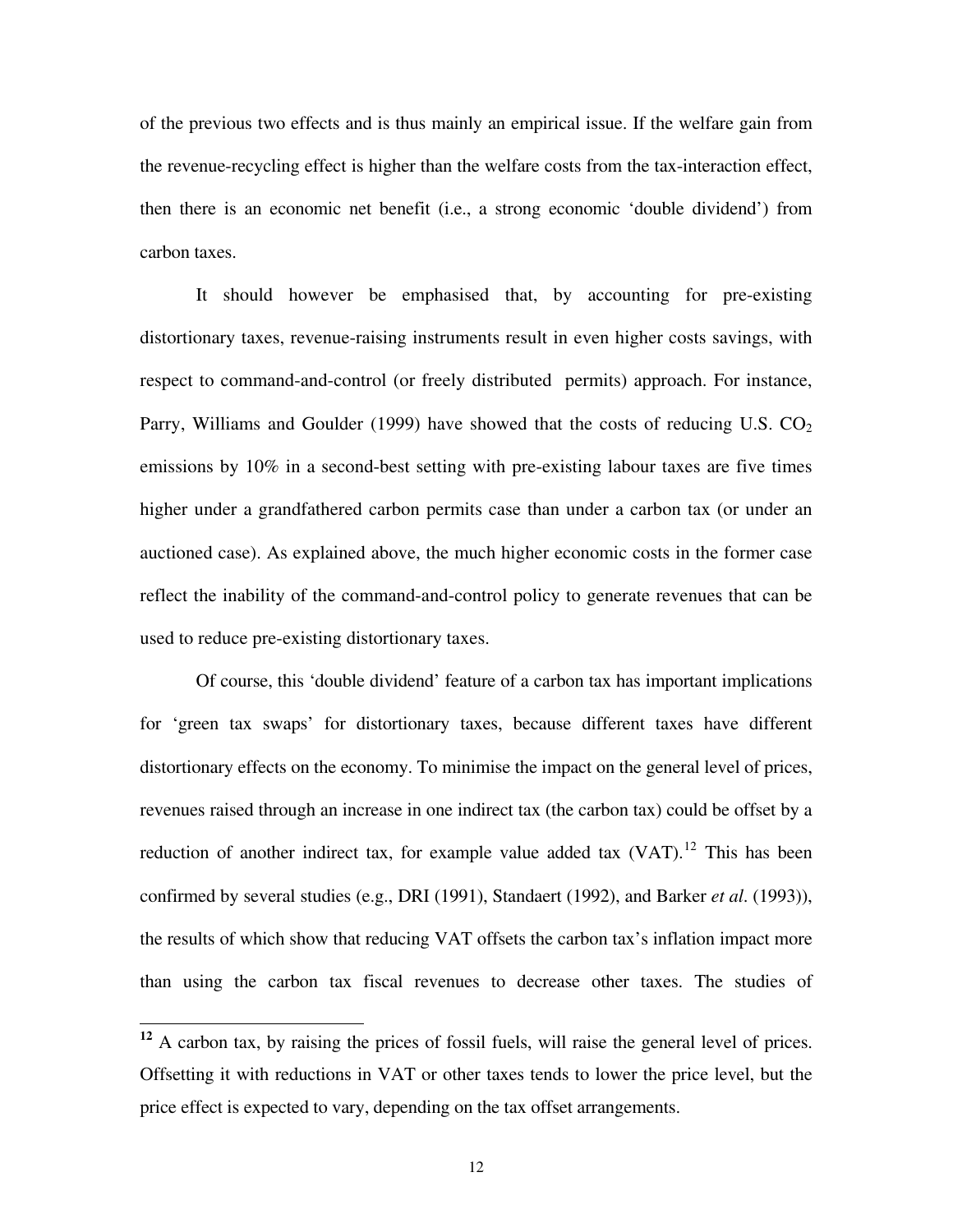Karadeloglou (1992) and Standaert (1992) also show that the effects in the case of reducing VAT on both GDP and employment are less negative than those in other tax offset cases. Another measure used to recycle all revenues from the carbon tax back to the economy is by means of reducing income tax. However, in this case inflation is likely to increase, although the extent of acceleration depends on the character of wage negotiations for increases in disposable income resulting from the reduction in income tax. This higher inflationary response has been found in the modelling of the effects of the CEC tax (cf. DRI, 1991; Karadeloglou, 1992; Standaert, 1992; Barker *et al*., 1993). Alternatively, if the carbon tax revenues are retained in treasury coffers to reduce public sector deficits, then this could depress the economy. If the revenues were all spent by the government, for example on non-fossil energy investment, this would imply a large investment programme which could lead to rapid inflation (Barker *et al.*, 1993).

# **4. Distributive implications**

 The impact of a domestic carbon tax on the distribution of income is a fundamental factor determining its acceptability (cf. Baranzini, 1997). Since lower income households spend a larger proportion of their income on energy than higher income households do, a carbon tax is expected to have a regressive impact on the distribution of income. For example, Smith (1992) calculates the distributional effects on different income groups of a mixed carbon and energy tax at \$10 per barrel in the UK. The results show that the poorest 20% of the population would have to pay an additional tax of £1.45 per week, the richest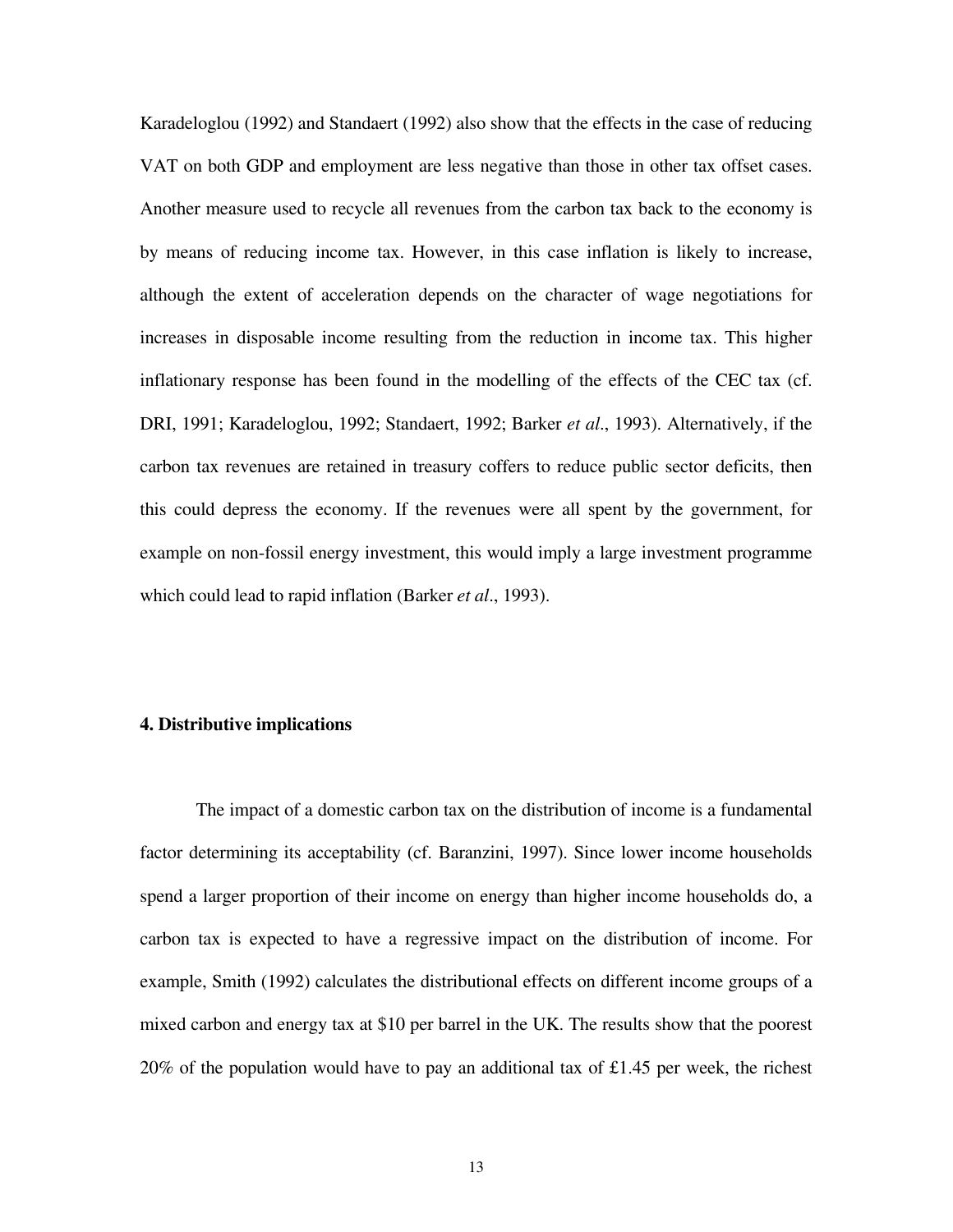20% an additional £2.95 per week, and the average household an additional £2.21 per week. Translated into increases of tax paid as a percentage of total spending, these figures are equivalent to 2.4%, 0.8% and 1.4%, respectively. Clearly, the relative burden of the additional tax would be heavier for the poorest decile and lower for the richest. Similar findings are also shown by the study of Poterba (1991), the results of which show that, if the US imposed a tax of \$100 per ton of carbon, the tax burden would amount to 10% of income for the lowest income group, whereas the corresponding figure would amount only to 1.5% for the highest income group.

hidden from the general public, whereas the introduction of a carbon tax is more directly However, there are a number of studies that show that the distributive impacts are relatively weak. A review of the literature on this topic by Speck (1999) shows that, although carbon or energy taxes are regressive, the impacts on low-income households are relatively moderate, depending on the type of fuel being taxed (heating, transport), but also on the distribution of benefits from improved environment quality among the population. In the studies where energy products are distinguished between domestic energy (e.g., energy used for heating, cooking, lighting, etc.) and transport fuels, it appears that the overall weak regressive effect of carbon taxes is due to taxes on domestic energy, because the taxation of transport fuels has a weakly progressive outcome for most EU countries (Barker and Köhler, 1998). Nevertheless, even if the distributive impacts are relatively small, the distributive argument against carbon taxes is intense, probably because the costs associated with other instruments (e.g., regulations) can be easily perceived with an increase in prices.  $^{13}$ Recent history in developed countries' fiscal

-

<span id="page-14-0"></span> $13$  Unfortunately, there are relatively few studies on the distributional impacts in developing countries. Shah and Larsen (1992) argue that the results in developed countries cannot be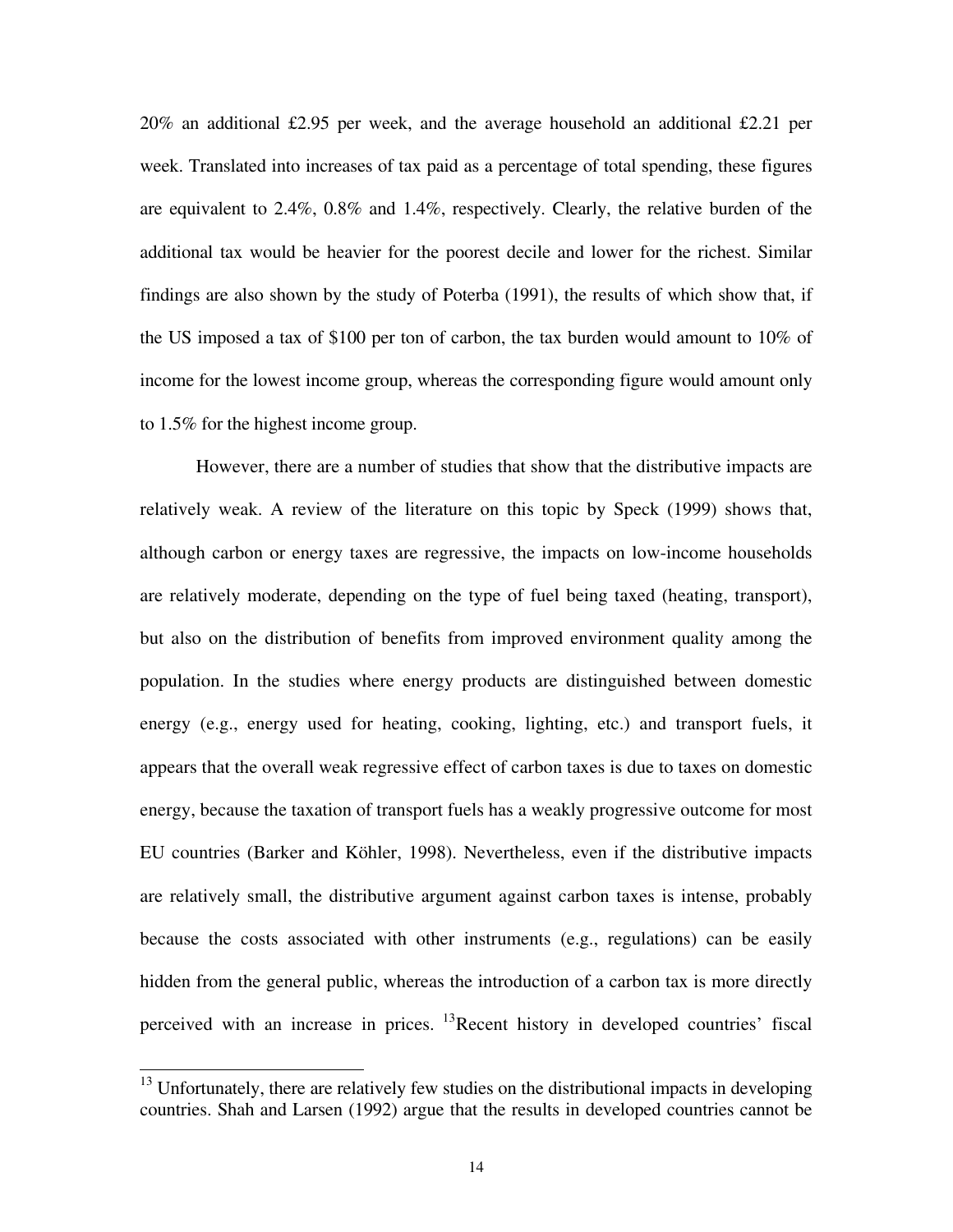policies suggests that there is great resistance to the introduction of taxes that fall on the poor (cf. Poterba, 1991). Thus, if public support for the imposition of carbon taxes is to be secured, their possible regressive distributional impacts warrant serious political attention in the design of the tax.<sup>[14](#page-14-0)</sup> There are different options to mitigate the potential regressive impacts of a carbon tax.

One way to mitigate the regressive distributional impacts is to set a tax-free allowance for essential use of energy. For instance, energy – in particular metered domestic energy – could be taxed only above a certain floor, so that each household has a tax free energy allowance. The idea is that some amount of energy is necessary to satisfy basic needs. Above that floor, energy would be progressively taxed to provide the incentive for reducing energy consumption. Such a scheme is already implemented in the Dutch regulatory energy tax on small energy users. The tax introduced in January 1996 was designed with special consideration given to distributional concerns. It has set a taxfree allowance of 800  $m<sup>3</sup>$  per year for gas and of 800 kWh for electricity to reduce its distributional effect on lower income groups (Alblas, 1997).

The other ways to decrease the regressive impacts of energy/carbon taxes are through the use of the generated fiscal revenues. One possibility is by means of *ex post* lump-sum redistribution of carbon tax revenues to population. Such a scheme would

-

affected by institutional factors. Among some important factors that may have a bearing on generalized for the developing countries, where the incidence of carbon taxes would be tax-shifting are market power, price controls, import quotas, rationed foreign exchange, the presence of black markets and tax evasion, and urban-rural migration (see Shah and Larsen (1992) for a further discussion).

 $14$  Ekins (1999) believes for instance that the inability of the British government in 1994 to raise VAT on domestic fuel from 8% to 17.5% was at least due partly to concerns about its impacts on the poor.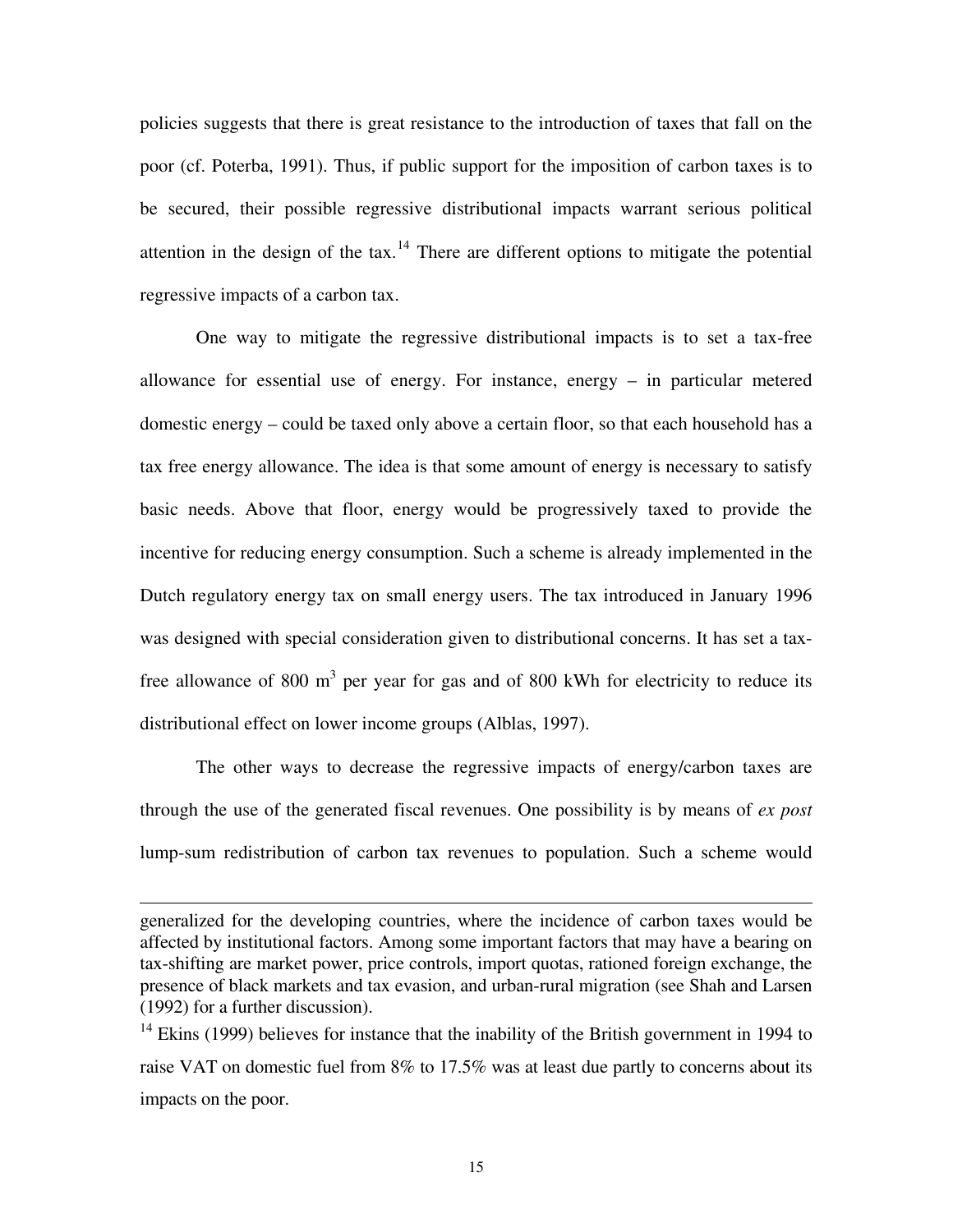mitigate regressive distributional impacts, because the lowest income groups will proportionally receive a higher amount, relative to their income, than highest income households will do. However, using the carbon tax revenues in this way will reduce the scope for the revenues to be used to maximise the efficiency gains from reductions in other existing distortionary taxes, and could probably lead to negative effects on macroeconomic variables, such as inflation and employment. Another possibility to compensate poorer households suffering from the tax is by using the generated fiscal revenues to reduce labour taxes, decrease income taxation, or change the social security system, such as an increase in housing benefits and social benefits based on means-tested benefits. Those options can have a better outcome in terms of mitigating distributional effects than lump-sum redistribution. However, such measures should be accompanied by a complementary redistribution policy that targets those social groups that do not benefit directly from such tax cuts, such as pensioners and the unemployed.

only be achieved by sacrificing the distributional neutrality of the package (Smith, 1992). All this highlights the fact that unless low income groups are to be made worse off by the carbon tax, a part of the revenues from the tax will need to be used to compensate poorer households suffering from the tax, e.g., by lump-sum redistribution, through tax reductions, or increases in social security benefits and pensions. Unfortunately, using the carbon tax revenues in this way will reduce the scope for the revenues to be used to maximise the efficiency gains from reductions in other existing distortionary taxes, for example, VAT described above (cf. Barker, 1992; Pearce, 1991). Thus, there is a clear trade-off between efficiency and equity in the use of the revenues: the efficiency gains can We should however note that, from an acceptability point of view, it seems that the way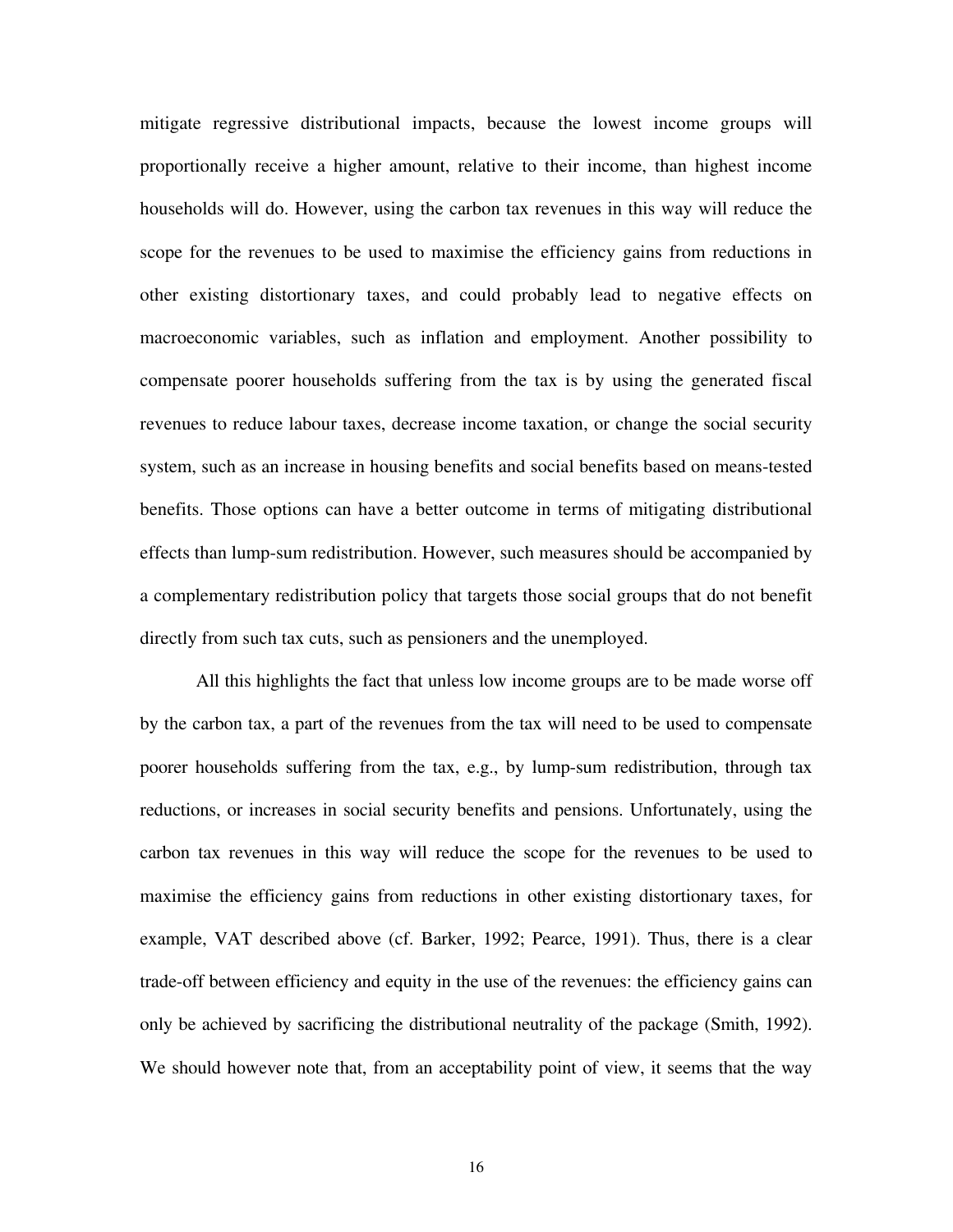energy/carbon taxes fiscal revenues are redistributed does not matter that much, as shown in a recent empirical study by Thalmann (2001). The study analyses the results of the vote of the Swiss citizens on three different energy tax proposals, which differed mainly on the mode of revenue recycling. The three proposals were rejected and Thalmann (2001) shows that for most voters the mode of revenue recycling did not matter. Those who distinguished the taxes favoured the smaller tax whose revenues were dedicated to subsidies for the greatest number of different uses, but individual approval depended foremost on political preferences and general confidence in government.

# **5. International competitiveness**

A domestic carbon/energy tax has potentially important implications for the international competitiveness of economies in relative terms. Although international competitiveness is not necessarily reduced over the long term by higher energy prices, in certain industries the effects of a unilateral carbon tax may be serious in the short term. This issue has become the main stumbling block for the introduction of energy/carbon taxes (Barde, 1997), and thus has been a constant concern to policymakers.

Competitiveness at the firm level is the ability of a firm to maintain or even increase international or domestic market shares and profitability. A firm' competitiveness is influenced both by 'micro' factors, such as cost structure, product quality, trademark, service and logistical networks, and by 'macro' factors, such as exchange rates, trade rules and political regime stability (Baron and ECON-Energy, 1997). A carbon/energy tax affects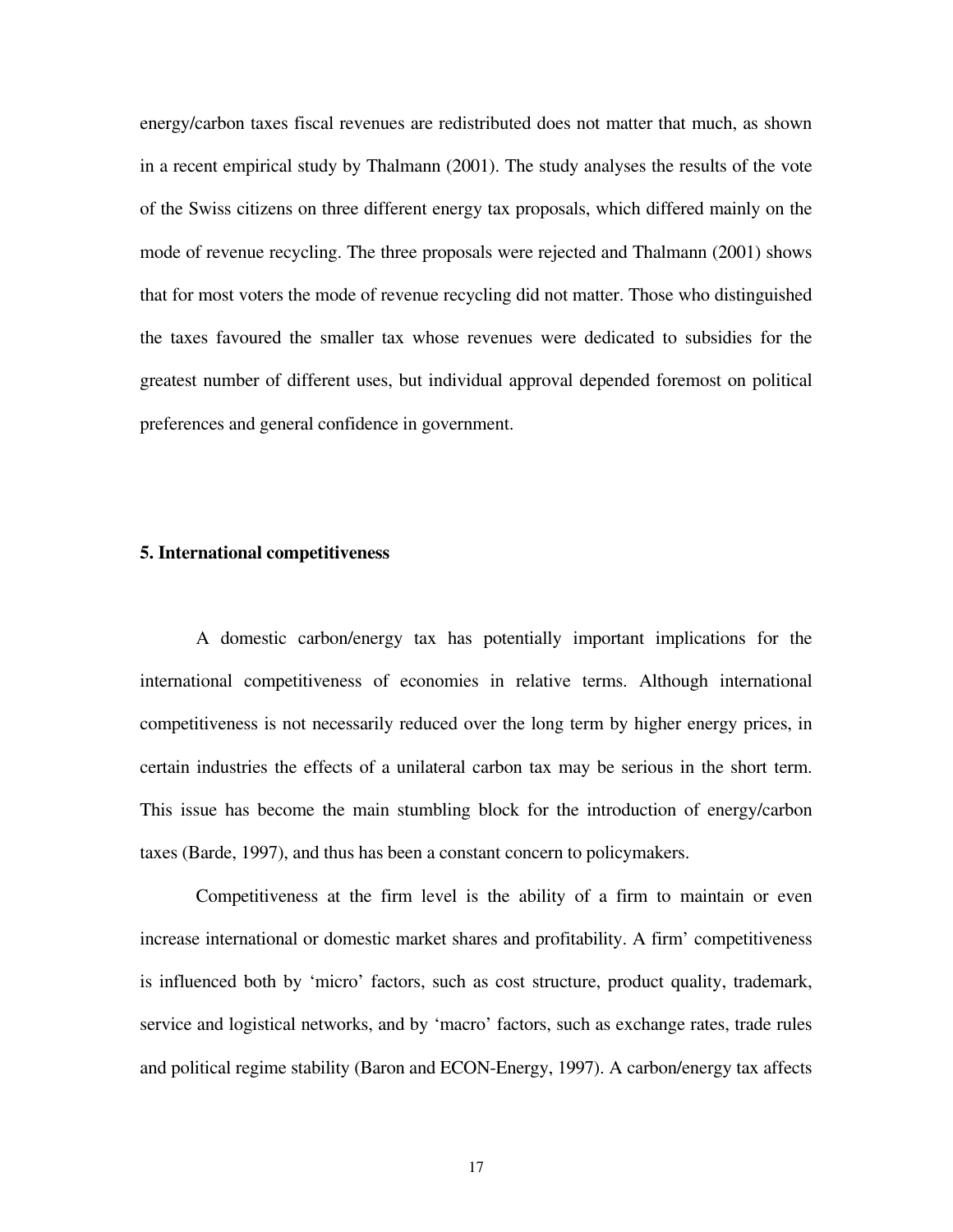a firm's competitiveness by changing its relative production costs. For example, if a firm makes intensive use of energy, *ceteris paribus*, then imposing a carbon/energy tax will increase its production cost relative to those less energy-intensive firms in the short term. Thus, it would experience a decline in competitiveness, whereas less energy-intensive firms would obtain a relative cost advantage in the short term. The changes in relative competitive positions would lead to 'winners' as well as 'losers' from the imposition of carbon/energy tax. Not surprisingly, 'losers' lobby strongly against the imposition of carbon/energy taxes. They even threaten to relocate their business activities to those countries that have relatively lax environmental standards, if such a tax were put in place. This raises the question: do environmental taxes and regulations hurt firms' competitiveness so badly that they are forced to move to pollution havens? There is growing literature on this topic, and the existing studies on trade implications of environmental regulations might give us some indications.

Grossman and Krueger (1993), for example, have examined whether pollution abatement costs influenced the patterns of the U.S. bilateral trade and investment with Mexico and found that "the available evidence does not support the hypothesis that crosscountry differences in environmental standards are an important determinant of the global patterns of international trade." Jaffe *et al*. (1995) review and analyse over 100 studies on the potential effects of environmental regulations on the competitiveness of American industry, and conclude that "studies attempting to measure the effect of environmental regulation on net exports, overall trade flows, and plant-location decisions have produced estimates that are either small, statistically insignificant or not robust to tests of model specification.". The Annex I Expert Group on the UNFCCC (Baron and ECON-Energy,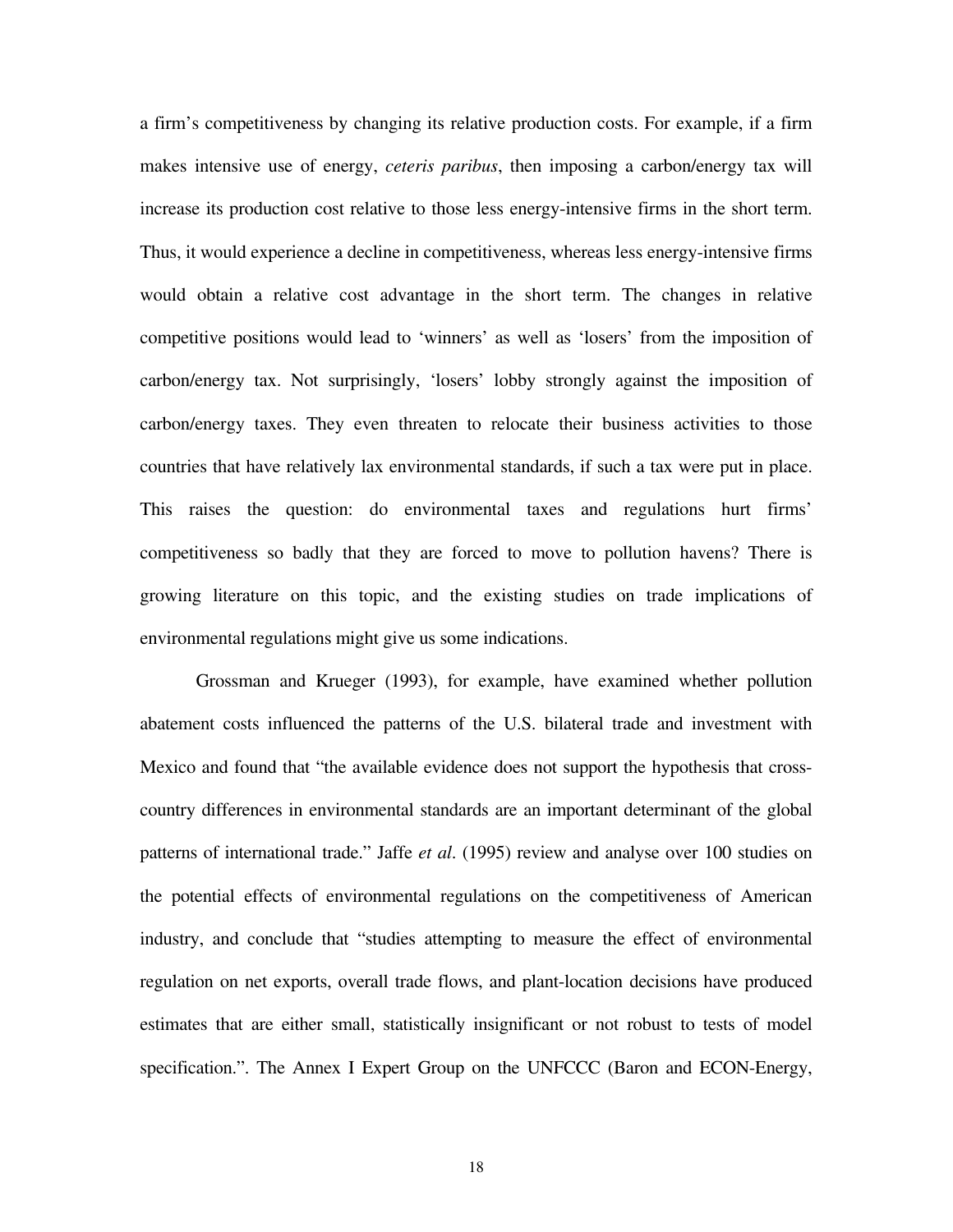1997) undertook a static analysis of the cost increases from a tax of \$100 per ton of carbon on four energy-intensive industries (iron and steel, non-ferrous metals, paper and pulp, and chemical products) in the OECD countries. These sectors represent 3 to 7% of GDP and 1 to 4% of labour force. As shown in Table 1, the average cost increase measured as percentage of total production value differs among countries and sectors, but is generally relatively low (below 2%) except for Australia and Canada. This analysis concludes that other factors affecting price levels, such as exchange rate variations, may well dwarf the price effects of a carbon tax, at least at the rates that are generally proposed in the current climate debates.

| <b>Table 1</b> Selected OECD countries' cost increase <sup>a</sup> from a tax of \$100 per ton of carbon as |  |  |  |
|-------------------------------------------------------------------------------------------------------------|--|--|--|
| percentage of production value                                                                              |  |  |  |

|            | Total      | Iron and | Non-ferrous | Chemical | Pulp and |
|------------|------------|----------|-------------|----------|----------|
|            | energy-    | steel    | metals      | products | paper    |
|            | intensive  |          |             |          |          |
|            | industries |          |             |          |          |
| <b>USA</b> | 2.8(2.5)   | 2.3      | 3.1         | 2.8(2.2) | 3.2      |
| Canada     | 4.1(4.3)   | 6.2      | 3.7         | 4.1(2.3) | 5.0      |
| Japan      | 1.2(1.0)   | 2.0      | 0.7         | 1.0(0.6) | 0.6      |
| Australia  | 5.2(5.0)   | 5.8      | 11.4        | 1.7(1.4) | 2.6      |
| France     | 1.4(1.1)   | 2.4      | 1.4         | 1.3(0.8) | 0.6      |
| Germany    | 1.6(1.4)   | 2.6      | 1.2         | 1.4(1.1) | 1.0      |
| UK         | 1.6(1.3)   | 3.6      | 1.9         | 1.2(0.8) | 1.2      |
| Italy      | 1.4(1.2)   | 2.0      | 1.1         | 1.3(0.9) | 0.7      |
| Belgium    | 2.3(2.1)   | 7.3      | 0.8         | 1.6(1.2) | 0.6      |

<sup>a</sup> The figures include carbon emissions through electricity generation and from process emissions in aluminium production.

Numbers in parentheses indicate cost increase when the carbon tax is applied only to fossil fuels used for energy purposes.

*Source:* Baron and ECON-Energy, 1997.

Concerning industrial relocation, there is some evidence that some energyintensive national and multinational firms (e.g., oil refining, aluminium, and cement)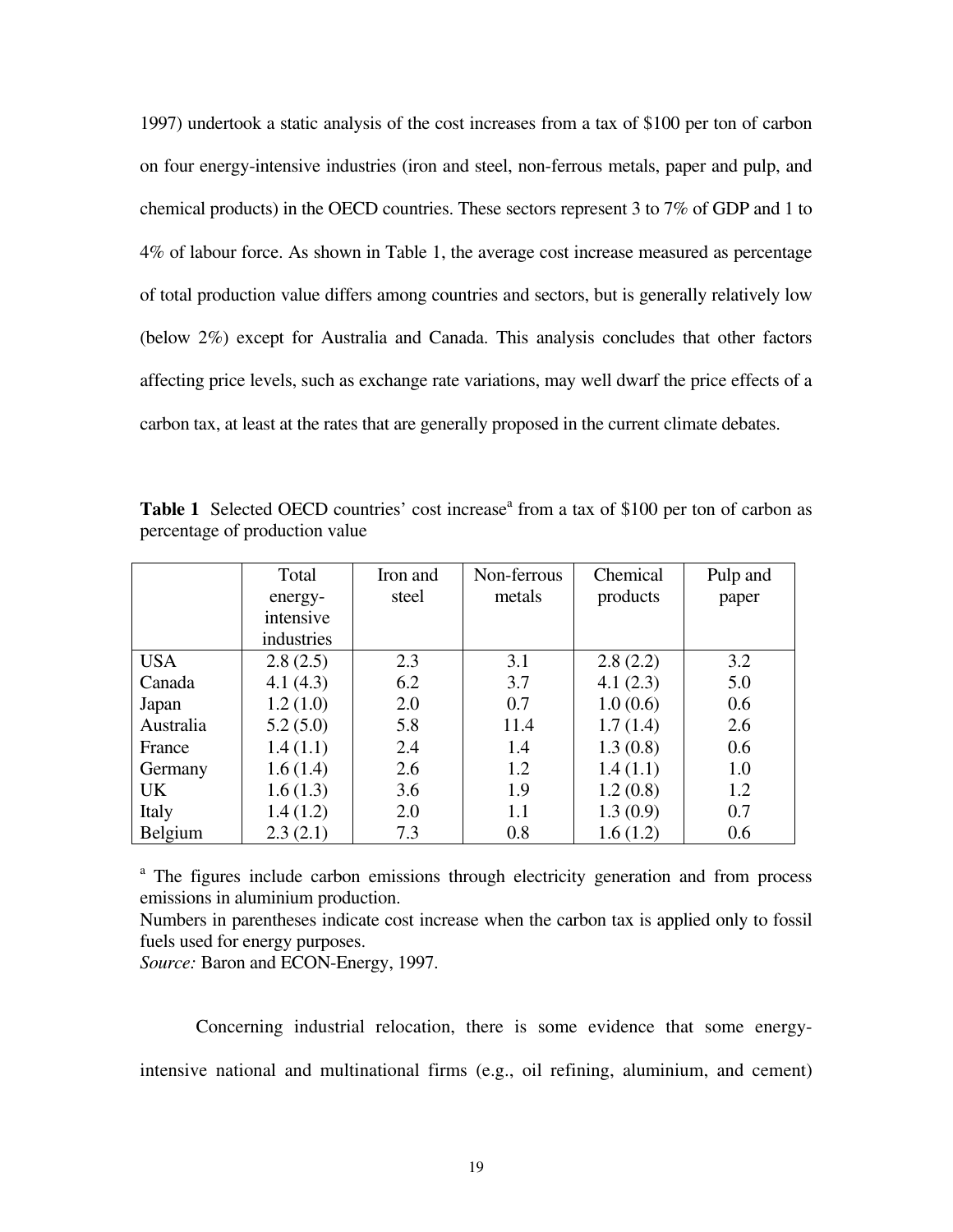have chosen to shift investment and production to other countries, especially to developing countries. OECD (1993) indicates that the firms more likely to reinvest abroad or shut down capacity are those in sectors suffering competitive difficulties due to overall economic conditions and where environmental costs are a high share of new investment costs.[15](#page-20-0) Trade liberalisation among countries with different environmental policies could also increase relocation (see Hudson (1993) in the context of the North American Free Trade Agreement). However, uncertainties over future environmental standards may impede foreign investment and decrease predisposition to relocate (see Zamparutti and Klavens (1993) for Eastern European countries).

However, the above findings are not necessarily going to be the case of energy/carbon taxes in the future. Indeed, environmental regulations and taxes applied to date have been relatively modest, and they fall short of the levels required to achieve the UNFCCC's ultimate objective of stabilising greenhouse gas concentrations in the atmosphere at a level that would prevent dangerous anthropogenic interference with the climate system. For example, if carbon taxes were used as the sole means of meeting the Kyoto emissions obligations, the level of the taxes would be very high and could thus have significant implications for competitiveness. However, since all industrial countries will have to reduce emissions under the Kyoto Protocol, industries in different countries will almost simultaneously experience an increase in their costs. In this case, a country implementing a carbon tax and depending on the recycling of fiscal revenues could increase the competitiveness of its industries, compared to other countries implementing less cost-effective instruments, like e.g., regulations.

<span id="page-20-0"></span><sup>&</sup>lt;sup>15</sup> Data on plant closures because of tight environmental regulations are difficult to find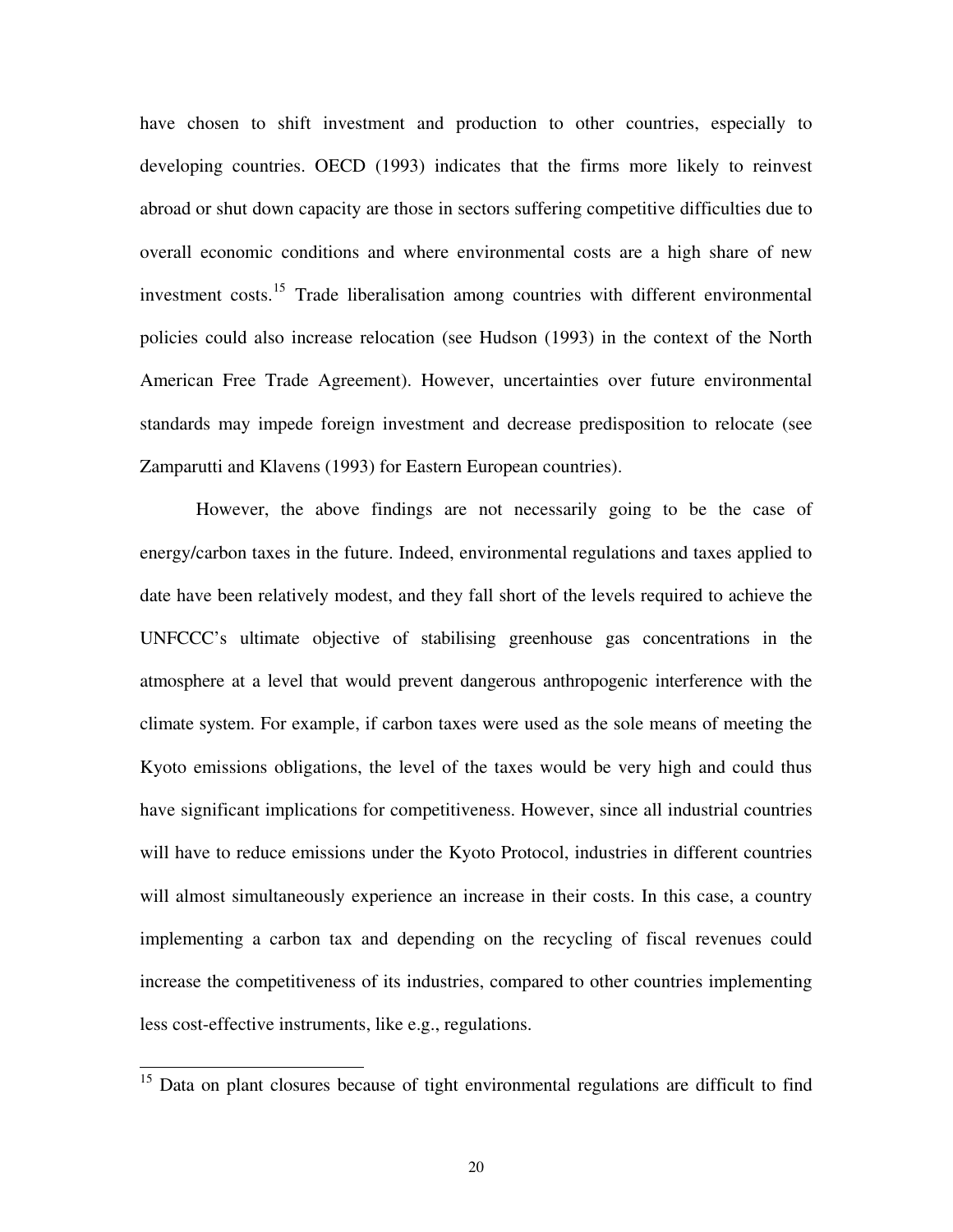|                | Sweden        | Denmark   |           | Norway              |  |
|----------------|---------------|-----------|-----------|---------------------|--|
| Energy         | (nominal)     | (nominal) |           | (nominal)           |  |
| products       | Manufacturing | Light     | Heavy     | Pulp/paper industry |  |
|                | industry      | processes | processes |                     |  |
| Gas oil        | 20.9          | 11.2      | 3.1       | 9.9                 |  |
| (heating)      | (41.9)        | (12.5)    | (12.5)    | (19.9)              |  |
| Heavy fuel oil | 18.8          | 11.6      | 3.2       | 8.8                 |  |
|                | (37.7)        | (12.8)    | (12.8)    | (17.6)              |  |
| <b>LPG</b>     | 20.2          | 11.5      | 3.2       | $\overline{0}$      |  |
|                | (40.4)        | (12.8)    | (12.8)    | (0)                 |  |
| Coal           | 21.5          | 11.9      | 3.3       | 23.4                |  |
|                | (43)          | (13.2)    | (13.2)    | (23.4)              |  |
| Natural gas    | 19.3          | 11.3      | 3.1       | $\overline{0}$      |  |
|                | (38.5)        | (12.5)    | (12.5)    | (48.8)              |  |

**Table 2** Effective and nominal tax rates (1998) in selected sectors in Sweden, Denmark and Norway (ECU per ton of  $CO<sub>2</sub>$  emissions, 1 ECU = US\$ 1.12)

*Source:* Adapted from EC (1999).

The potentially high energy/carbon taxes underline the importance to mitigate their competitiveness effects in designing the taxes. One commonly used way is to grant energy-intensive industries a lower tax rate than, e.g. households, or even to exempt these industries from coverage of the taxes. For example, the unimplemented CEC proposal provided for exemptions for the six energy-intensive industries, such as iron and steel, nonferrous metals, chemicals, cement, glass, and pulp and paper. In countries such as Denmark, Norway and Sweden, where carbon/energy taxes are already implemented,

<sup>(</sup>see Sprenger (1998) for Germany).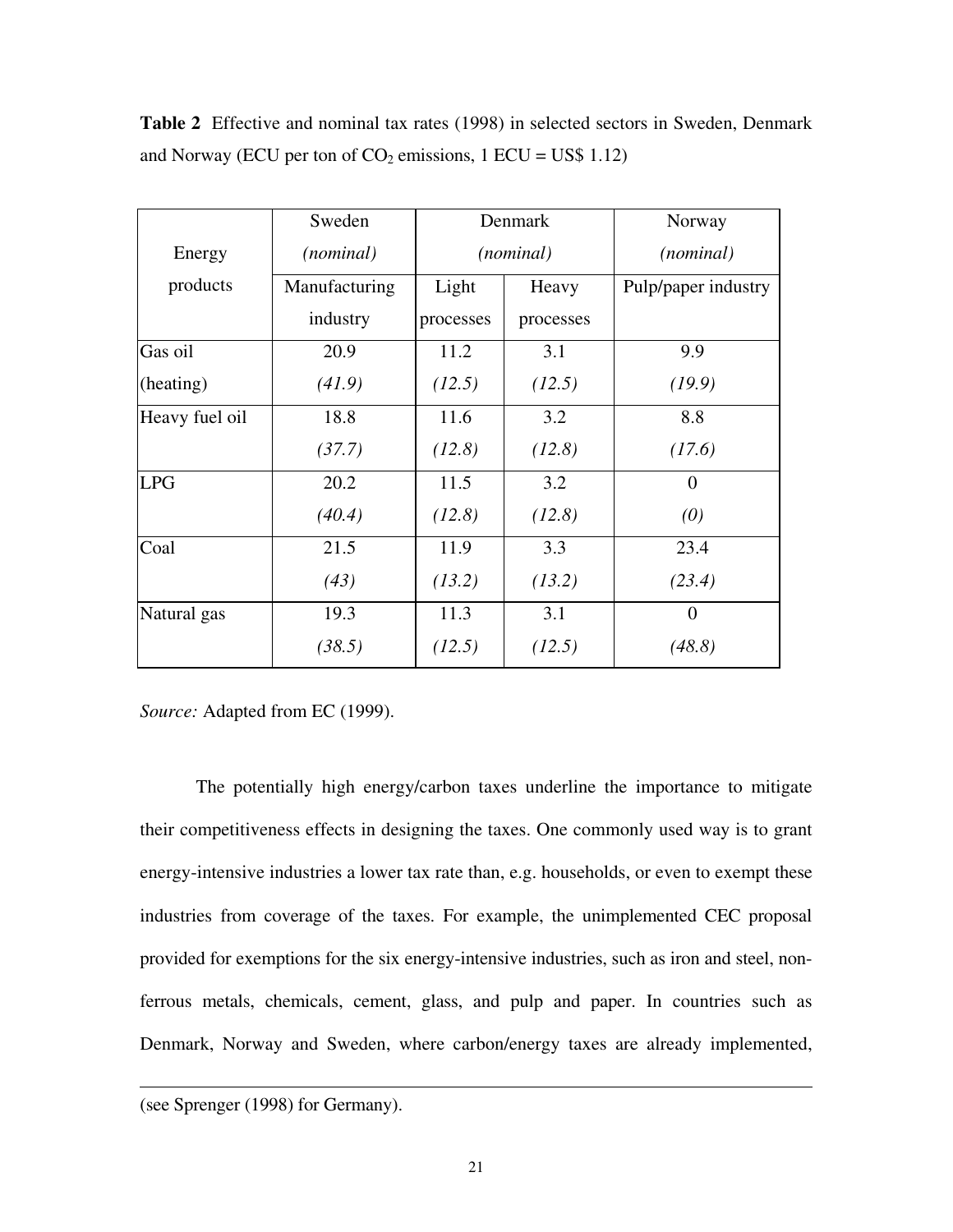energy-intensive industries are generally exempted from the taxes, either totally or partially (which leads to a large gap between effective and nominal tax rates as shown in Table 2). If not totally exempted, the revenues from environmental taxes are often fully recycled back to the affected industries, for example in the form of grants for energy saving investments and cuts in employers' social security contributions (cf. Baranzini *et al.*, 2000).

However, since a carbon tax is intended to fall most heavily on the products of carbon-intensive industries, the exclusion of these industries from coverage of the carbon tax on the grounds of competitiveness reduces the effectiveness of the carbon tax in achieving its objective of reducing  $CO_2$  emissions.<sup>[16](#page-22-0)</sup> As demonstrated in the study of Bruvoll and Larsen (2003), although the carbon tax implemented in Norway reached as high as US\$ 51 per ton of  $CO<sub>2</sub>$  in 1999, exempting those sectors where the carbon tax would have been otherwise effective only led to the modest reduction in emissions of 2.3% in comparison with no carbon tax case. Moreover, such exemptions require a higher tax rate for the nonexempt industries and thus increase the costs of achieving a given level of emissions reduction. For instance, Böhringer and Rutherford (1997) found that losses associated with exemptions can be substantial, even when the share of exempted sectors in overall

<span id="page-22-0"></span> $16$  In addition to this, exemptions lead to two more problems. The first is that the industries, which are exempt from paying the carbon tax, will improve their competitive position in relation to those industries which are not. There will therefore be some switching of demand towards the products of these energy-intensive industries, which is precisely the reaction that a carbon tax should avoid. The other problem is that firms which find themselves paying the carbon tax will try to be reclassified as exempt or eligible for rebates if at all possible, thus limiting the impact of the tax on energy consumption and  $CO<sub>2</sub>$ emissions (cf. Barker *et al.*, 1993).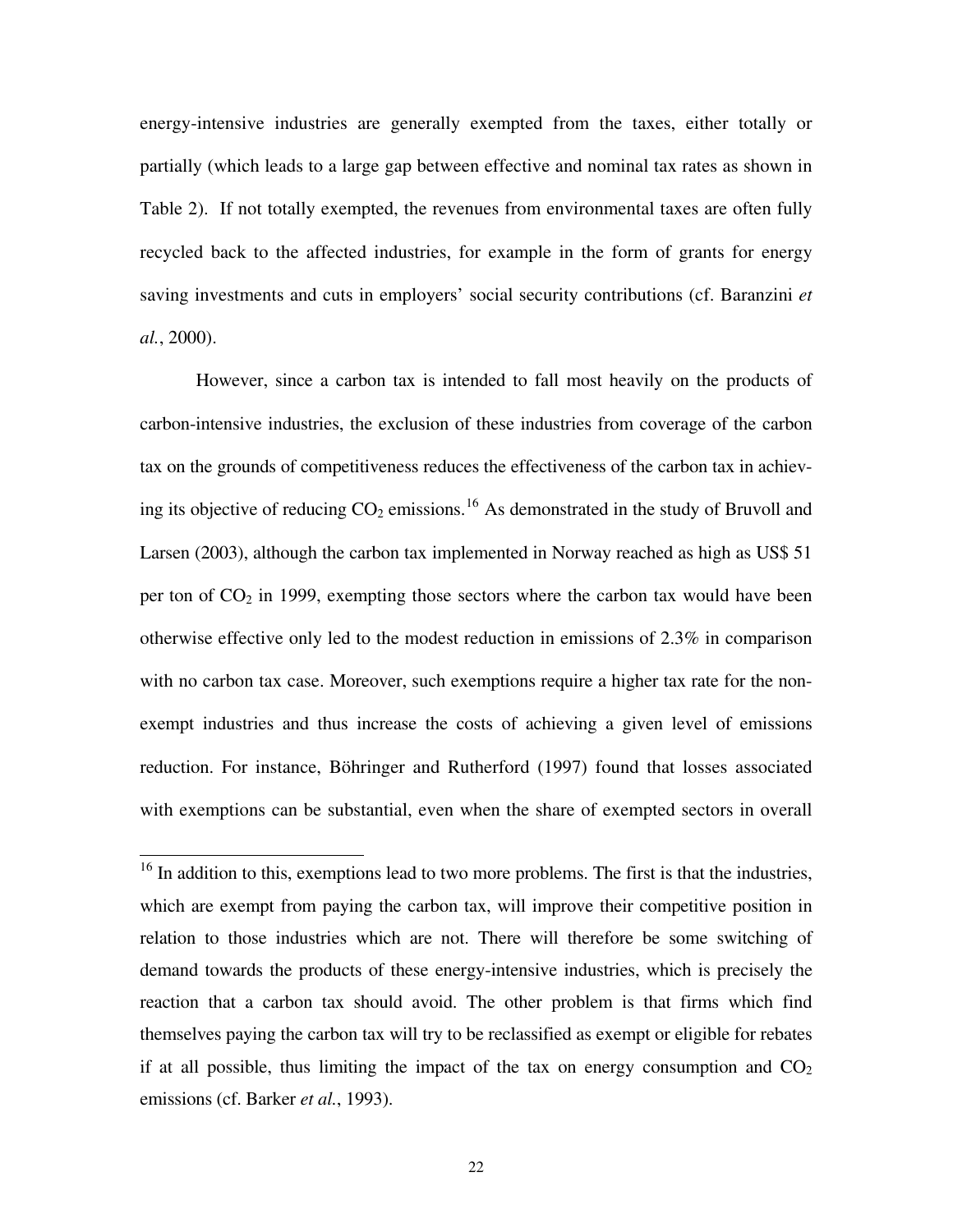economic activity and carbon emissions is small. Alternative recycling options, like wage subsidies to export- and energy-intensive sectors, can give better results in terms of employment and are less costly than tax exemptions. However, removing exemptions could be relatively costly for those sectors that benefit from them. For instance, Godal and Holtsmark (1998) estimate that removing exemptions in the Norwegian  $CO<sub>2</sub>$  tax regime and replacing them by a uniform  $CO<sub>2</sub>$  tax on all  $CO<sub>2</sub>$  emissions would decrease profits in the emission-intensive industry by 18%.

 Another means of mitigating competitiveness effects is through border tax adjustments (BTAs), whereby exporting countries rebate taxes levied on the products when exported, while the importing countries impose the taxes on imported products that have not been subjected to a similar level of taxes levied on their domestic products. The adjustments enable a country to tax its domestic energy-consuming industries for internal purposes while preserving its competitiveness internationally by allowing its exports to compete in untaxed markets abroad and domestically by taxing imports up to the same level. This kind of BTAs reflects the application of the destination principle to products: products should be taxed in the country where they are consumed and not in the country where they are produced, unless they are also consumed there. Clearly, such adjustments are intended to ensure that internal taxes on products are trade-neutral. BTAs have been used in the US in two important instances of environmental excise taxes: the Superfund Chemical Exercises (Superfund Tax) and the Ozone-Depleting Chemicals (ODC) Tax. With a modest rate of \$4.87 per ton, the Superfund Tax was designed to place the burden of such cleanup on those responsible for generating the wastes, but was not intended to influence behaviour through the price system. On the other hand, the ODC Tax aimed to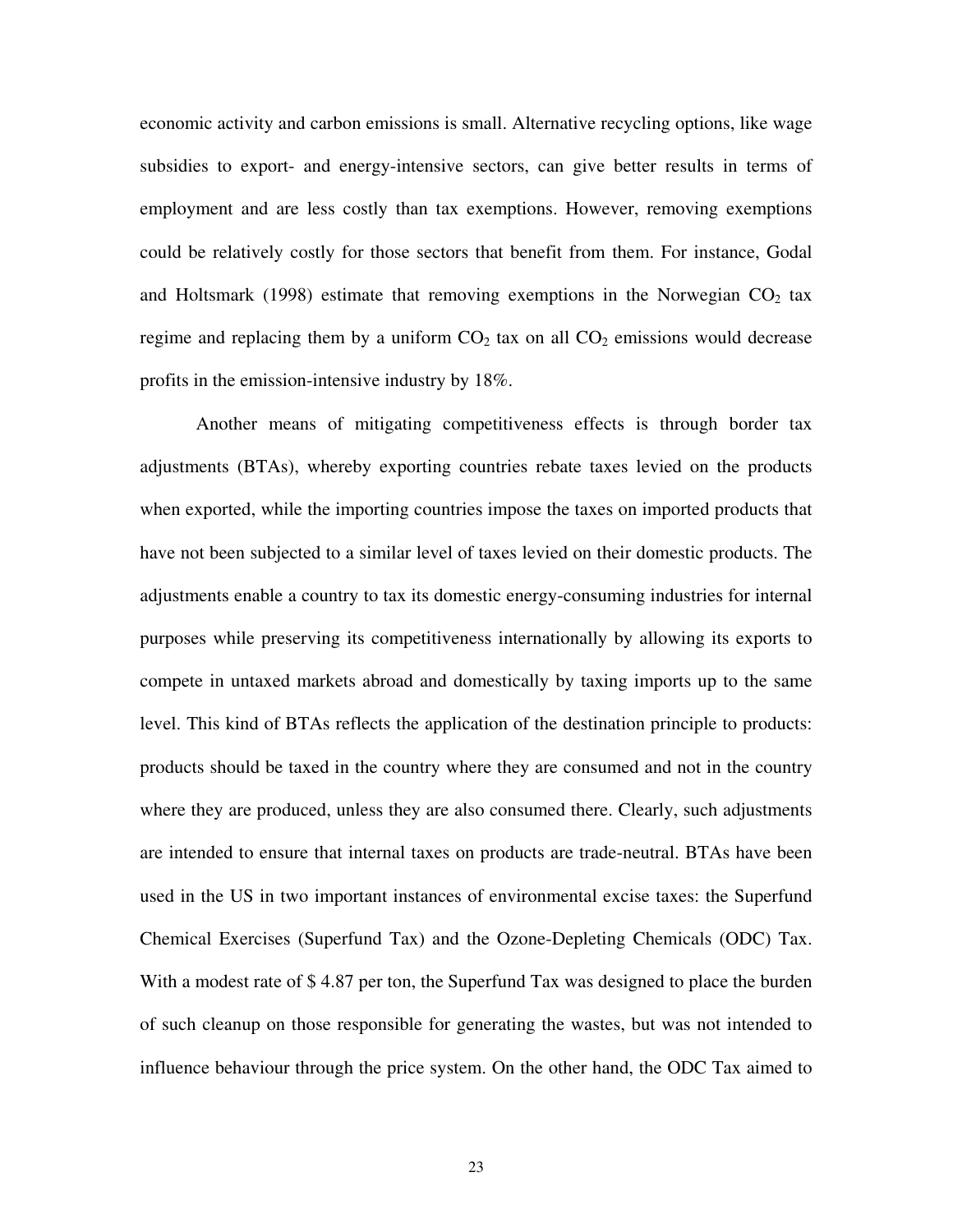harness market forces in finding substitutes for the taxed chemicals, which turned out to be effective both in raising the price of taxed chemicals and in discouraging their production (Hoerner, 1998).

 When considering BTAs for energy/carbon taxes, it is necessary to distinguish energy products (e.g., coal, oil, and gas) from final products (e.g., cars, chemical products). As it would be expected, the application of BTAs to energy products is relatively straightforward. The GATT/WTO rules allow the same taxes to be imposed on imported-like (energy) products and the rebate of indirect taxes on exported domestic products, as long as there is no discrimination against foreign energy products. However, the situation becomes much more complicated when the products to be imported or exported are not the energy products themselves, but goods whose production or distribution involve the use of taxed energy inputs. Let alone whether the process-based BTAs are in conflict with the GATT/WTO principles (see, for example, Stewardson (1994); Brack *et al.* (1999)), there are formidable technical difficulties, if not entirely impossibilitiesle, in identifying the appropriate energy/carbon contents embodied in virtually all traded products, unless exporting countries that do not impose energy/carbon taxes are willing to cooperate in certifying how the products are produced.<sup>[17](#page-24-0)</sup> In the absence

-

<span id="page-24-0"></span><sup>&</sup>lt;sup>17</sup> The use of a *de minimis* floor could substantially reduce the number of products that would be covered in the case of energy/carbon taxes, so that BTAs should be avoided where the tax is trivial percentage of the price. For example, in the case of the above Superfund Tax, BTAs are limited to primary products for which the share of taxable chemicals in production is at least 50%, while in the case of the ODC Tax a *de minimis* rule is applied to non-listed products (Hoerner, 1998). However, the desirability of the use of a *de minimis* floor to lower substantial administrative burden must be weighted against the environmental effectiveness of energy/carbon taxes.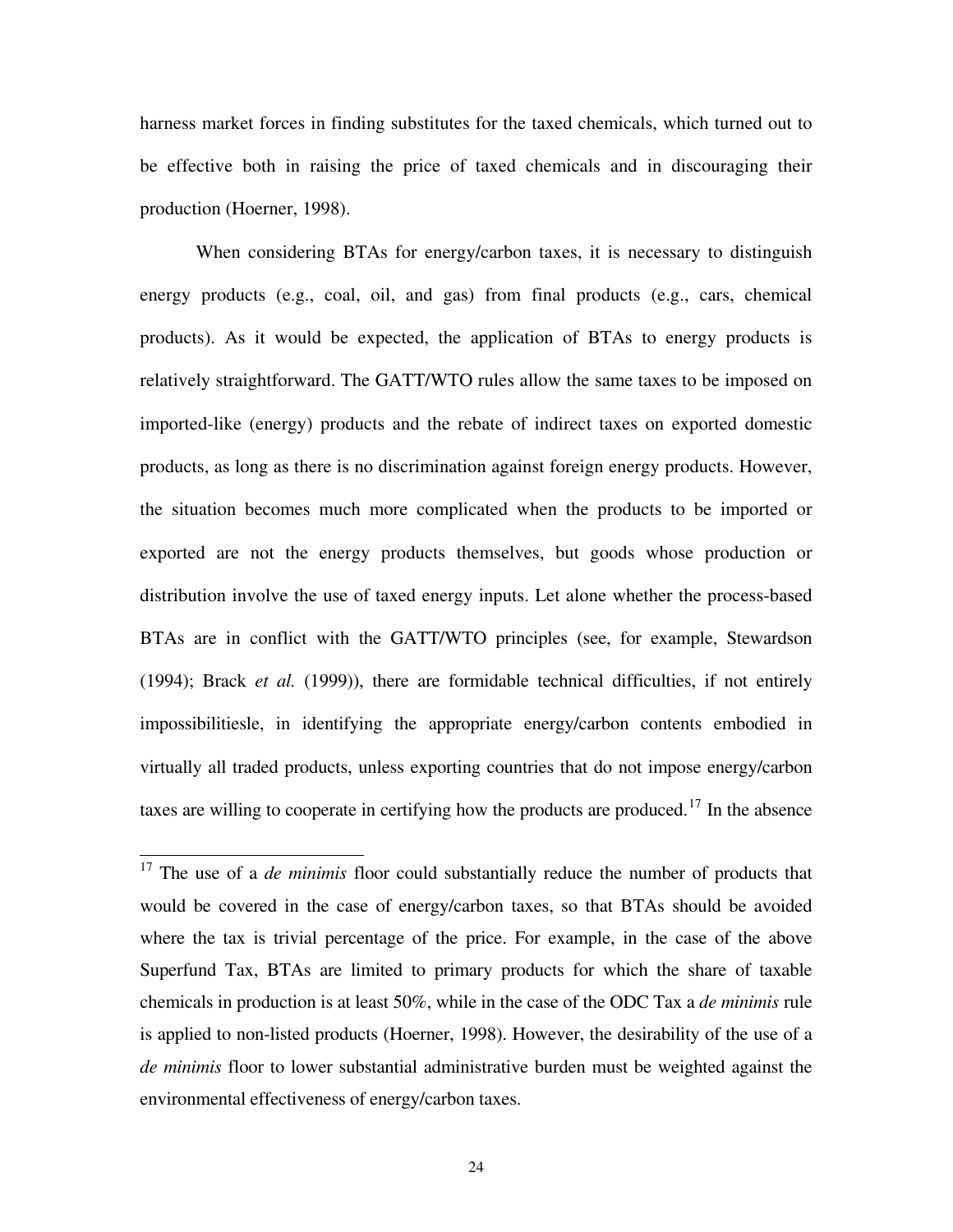of any information regarding the carbon content of the products from exporting countries, importing countries could for instance prescribe the tax rates based on their domestically predominant method of production for the imported products. This practice is by no means without foundation. For example, the US Secretary of the Treasury has adopted the approach in the tax on imported toxic chemicals under the Superfund Tax (Poterba and Rotemberg, 1995; Hoerner, 1998). Such a practice seems very hard to justify in the case of energy/carbon taxes, given the wide range of technologies in use around the world and very different energy resource endowments and consumption patterns among countries. Even if the same technology were used to produce the same products among countries, the differing resource endowments could lead to a sharp difference in the energy consumption of their most economically efficient technology. For a country that relies on coal as its major source of energy, the larger amount of energy used by a coal-based technology per unit of output vis-à-vis oil/gas-based technologies occurs partly as a result of its high proportion of coal consumption, because coal-based technologies are less efficient than oil/gas-based technologies (Zhang, 1997). It seems unfair to penalise the country whose energy consumption is coal-dominant, just because it is unfortunate to have less endowments of oil/gas that, if burned, emits less carbon that coal. Moreover, such a practice would violate the WTO rules that do not allow to take trade measures on the basis of the differences in process and production methods (PPM), and appear to deprive developing countries of enjoying the very basis of comparative advantage in their production. Furthermore, such tariffs would likely violate commitments made by the WTO contracting countries not to raise import taxes above 'bound tariff' levels, i.e., maximum tariffs for goods listed in an annex to the GATT (WTO, 1995).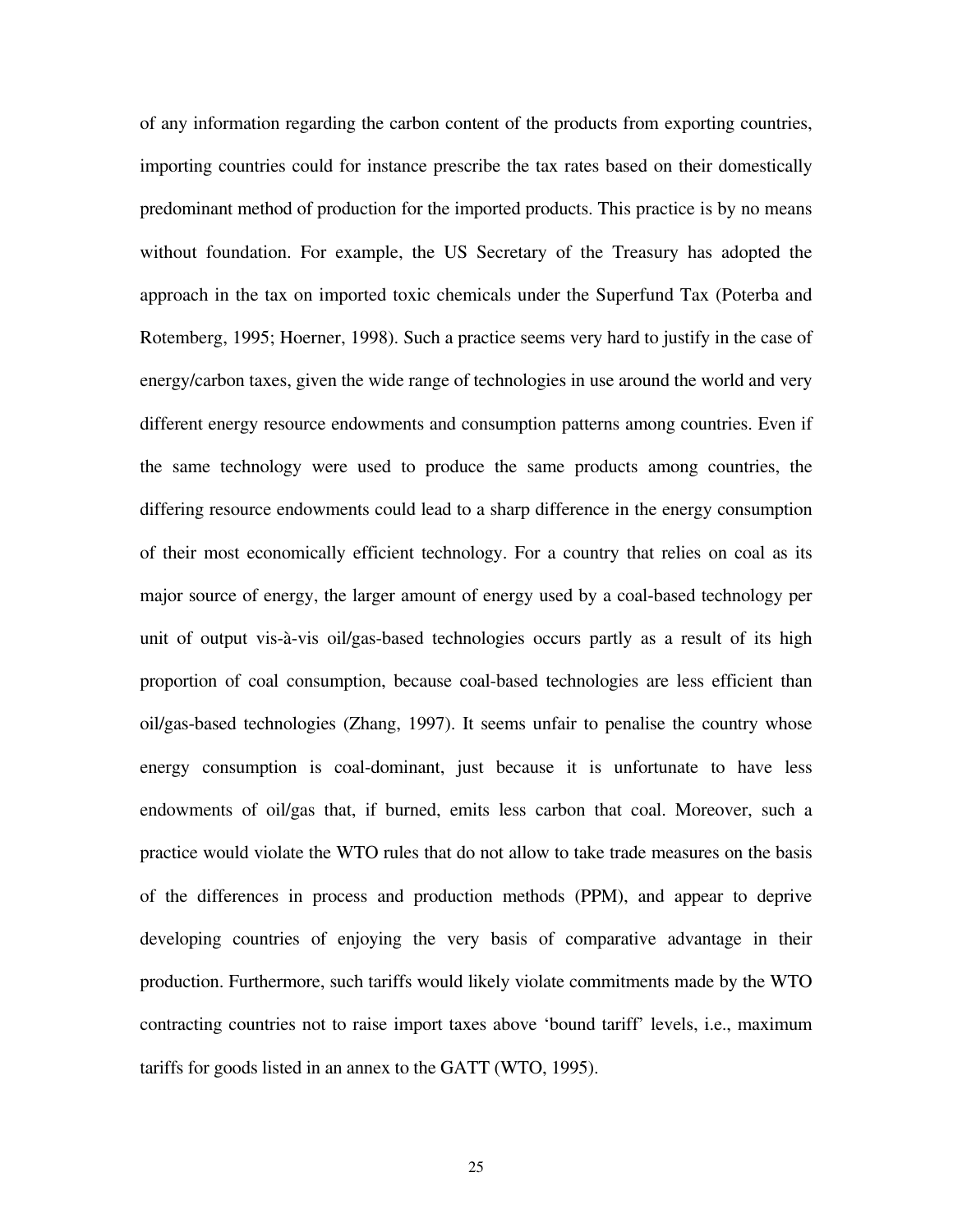The potential effects on competitiveness can also be attenuated if the introduction of energy/carbon taxes is announced in advance, phased-in gradually and increased over time. This will help to reduce economic effects of the tax by avoiding unduly early retirements of existing infrastructures and, at the same time, send a steady but strong price signal for a shift away from carbon-intensive choices. For example, the above ODC Tax in the US was phased-in gradually over a period of years. For the most important ODCs, the Tax is currently more than five times the ex-tax price (Hoerner, 1998).

 Of course, another means of mitigating competitiveness effects would be through the international harmonisation of energy/carbon taxes. Up to now, our discussion has been restricted to a domestic carbon tax, which is an efficient way to achieve a domestic emission target. However, even if domestic emission reduction targets are achieved in costefficient ways, a *global* cost-efficient emission reduction target can only be achieved if  $CO<sub>2</sub>$ emissions are distributed among countries in such a way that the marginal cost of abatement is equalised among countries (cf. Hoel, 1991, 1992). Global cost efficiency may be achieved through either an international carbon tax or a tradeable carbon emission permits regime. Hoel (1991) has shown that a tax administrated and collected by an international agency would be too bureaucratic and would interfere with domestic sovereignty, while a tax implemented by each government would fall foul of free rider problems, since governments could easily offset a carbon tax by reducing other domestic taxes on fossil fuels. The way out could be one in which the carbon tax is globally imposed on each country by some international agency, but nationally administrated and collected through its central government (cf. Hoel, 1991). The carbon tax would be set to be the same for each country. The revenues from the tax would then be reimbursed and handed back to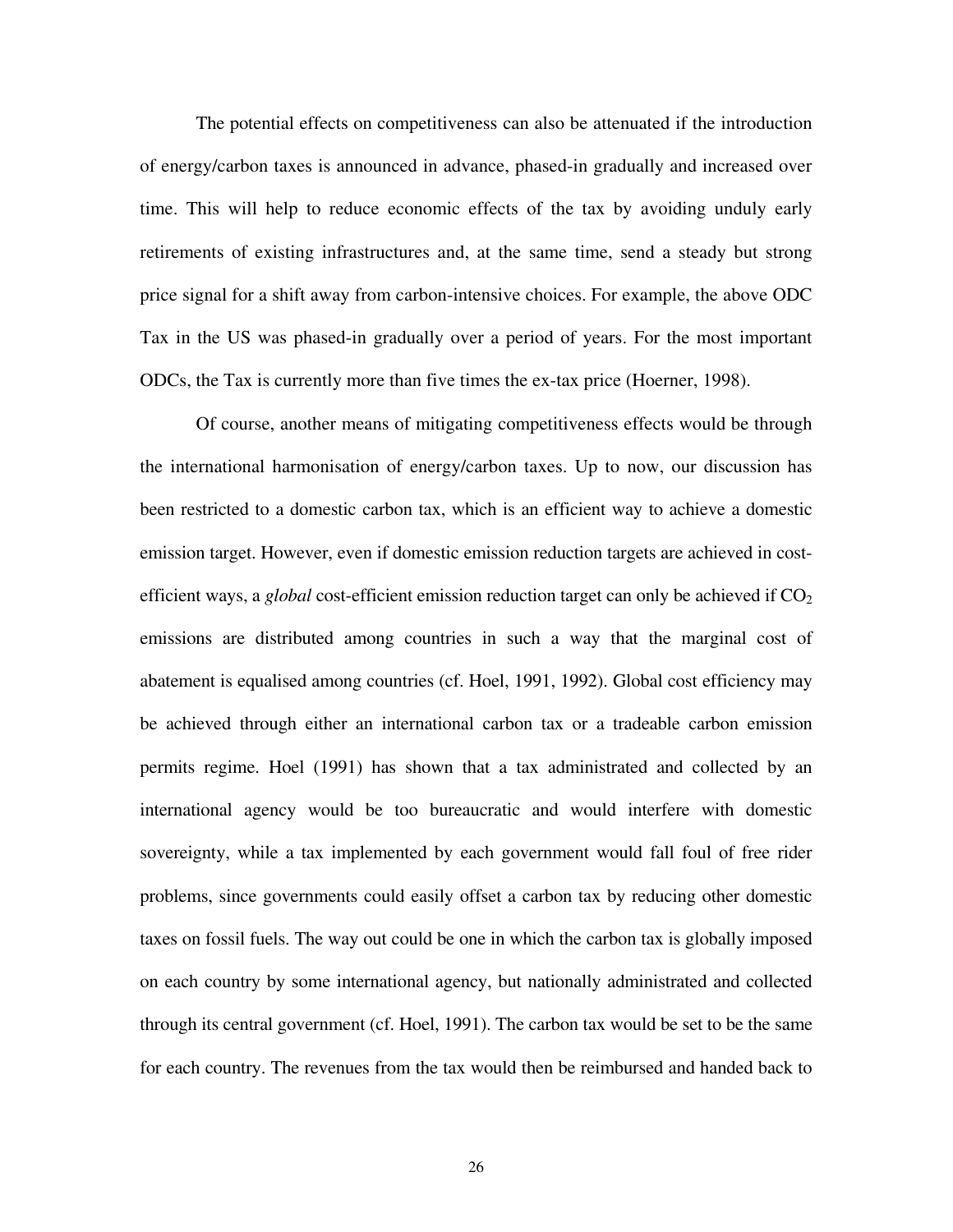the countries where the revenues are raised according to some agreed rule of allocation. Each country would then act to minimise the sum of its tax payments and abatement costs. Moreover, if an international carbon tax could be put in place, it will help avoid applying complex border tax adjustments among the countries where the common tax is imposed.

 However, the international harmonisation of energy/carbon taxes is faced with some fundamental problems. For instance, the above mentioned CEC proposal for harmonisation at the EU level failed to gain the unanimous support of its member states, mainly because some member states (e.g., the UK) opposed an increase in the fiscal competence of the European Community and thus opposed the introduction at a EU level of a new tax on the grounds of fiscal sovereignty (Delbeke, 1997; Bill, 1999). Even if it had been agreed at the EU level, competitiveness concerns from the outside of the EU suggest that at least similar actions in other main OECD competitors, especially in the United States and Japan, should be undertaken (or some more general OECD-wide tax should be adopted), although it is ideal to impose carbon taxes globally in order to achieve sufficient reductions in global  $CO<sub>2</sub>$  emissions. However, given the political difficulties of introducing carbon taxes in countries such as the US, the prospects for the harmonisation of carbon taxes at the OECD level seem remote, let alone across wider group of countries. Moreover, the initial difference in energy prices further complicates the harmonisation of carbon tax (Zhang, 1997; Eizenstat, 1998). As a consequence of existing distortions in price regulations, taxation, national monopolies, barriers to trade and so on, there are initially great differences in energy prices, both between fuels and across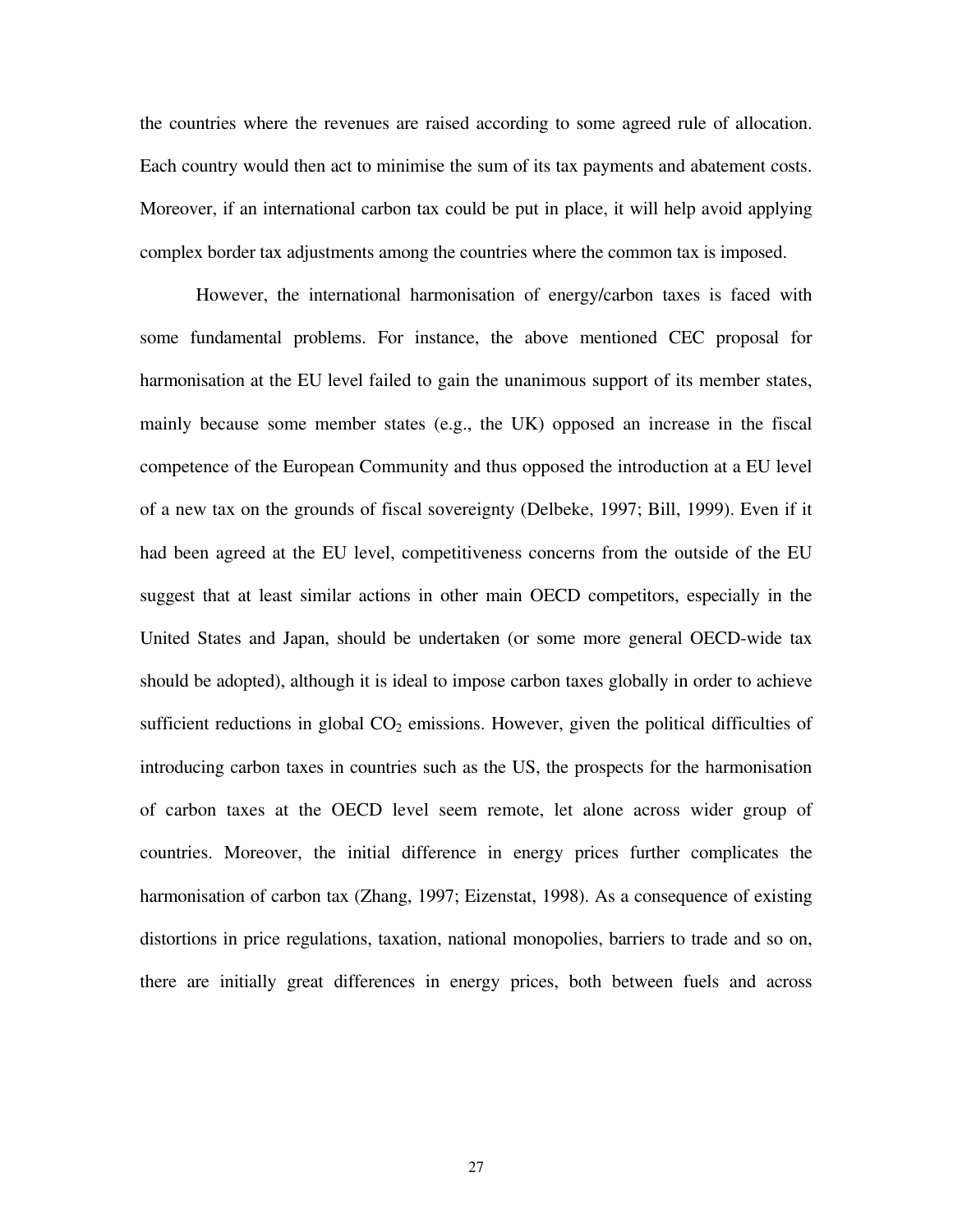countries (cf. Hoeller and Coppel, 1992).<sup>[18](#page-28-0)</sup> If  $CO<sub>2</sub>$  emissions are then to be reduced by similar amounts in two countries, *ceteris paribus*, lower taxes are required for the country with low prices before the tax imposition than for the country with the higher pre-tax prices. Thus, an eventual cost-efficient regime of international carbon tax would presumably need to remove existing distortions in international energy markets. Otherwise, countries with lower pre-tax prices would enjoy free rider benefits, whereas countries with higher pre-tax prices would attempt to offset the impact of international carbon tax through other changes in tax and subsidy policies. In the latter case, distinguishing permissible from prohibited policies would be extraordinarily difficult and could bring unacceptable international scrutiny to domestic tax decisions (Eizenstat, 1998).

 Thus, it follows that while the harmonisation of energy/carbon taxes at the OECD and global levels seems to be theoretically the ideal solution, it is hardly a practical solution to mitigating competitiveness effects.

### **6. Conclusions**

 $\overline{a}$ 

The Kyoto Protocol to the United Nations Framework Convention on Climate Change is the first international environmental agreement that sets legally binding emissions targets for a basket of six greenhouse gases and timetables for Annex B countries. To fulfil their emissions reduction commitments, Annex B countries will need

<span id="page-28-0"></span> $18$  For instance, based on computations made by Hoeller and Coppel (1992), the average implicit carbon tax in 1988 in Purchasing Power Parity (PPP)/ton of carbon is US\$ 302 in Switzerland, and only US\$ 192 in the US.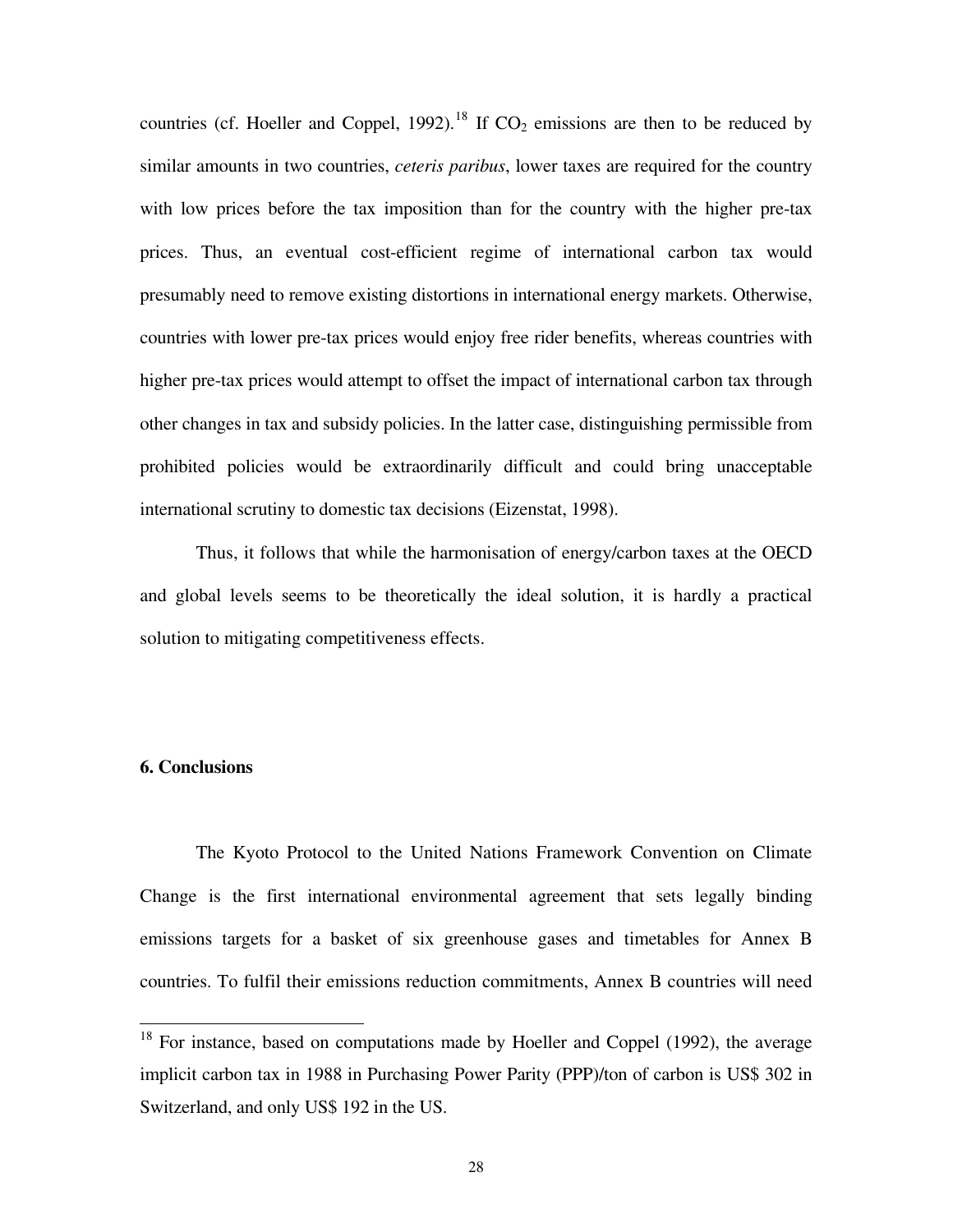to implement domestic policies. Domestic emissions trading and carbon/energy taxes are part of the main domestic economic instruments for complying with the emissions targets. Emissions trading, unlike carbon taxes, is a form of rationing and its great advantage is that in this way one can be sure of achieving the emissions targets. However, the costs of delivering such a guarantee are uncertain. By contrast, the actual achievements in emissions reductions resulting from a carbon tax remain uncertain, because of the imperfect knowledge of price elasticities of demand and supply for fossil fuels, especially for the large price increases caused by carbon taxes for major emissions cutbacks. Nevertheless, a carbon tax provides a greater certainty about the likely costs of complying with the emissions targets, and acts as safety valve in case marginal abatement costs are much higher than expected (see Jacoby and Ellerman (2003) for detailed discussion on the safety valve and climate policy). Whether carbon taxes are a superior or an inferior alternative to emissions trading depends, among other elements, on the degree of uncertainty about marginal damage curves and their correlation with marginal abatement cost curves. Since Weitzman's (1974) contribution, as long as the threshold for severe climate damages remains unknown, this debate on price or quantity controls is expected to continue. In this context, a "hybrid" mechanism combining a carbon tax with an emissions trading system has been proposed (e.g., see Pizer, 1997, 1999). However, without further comparison with emissions trading and other climate policy measures (see Jacoby and Ellerman (2003) for discussion on a price or quantity instrument), this paper has focused exclusively on carbon taxes. This is not to say, however, that carbon taxes are recommended as the sole climate policy measure. Rather, the intention is just to highlight some crucial aspects in designing a domestic carbon tax.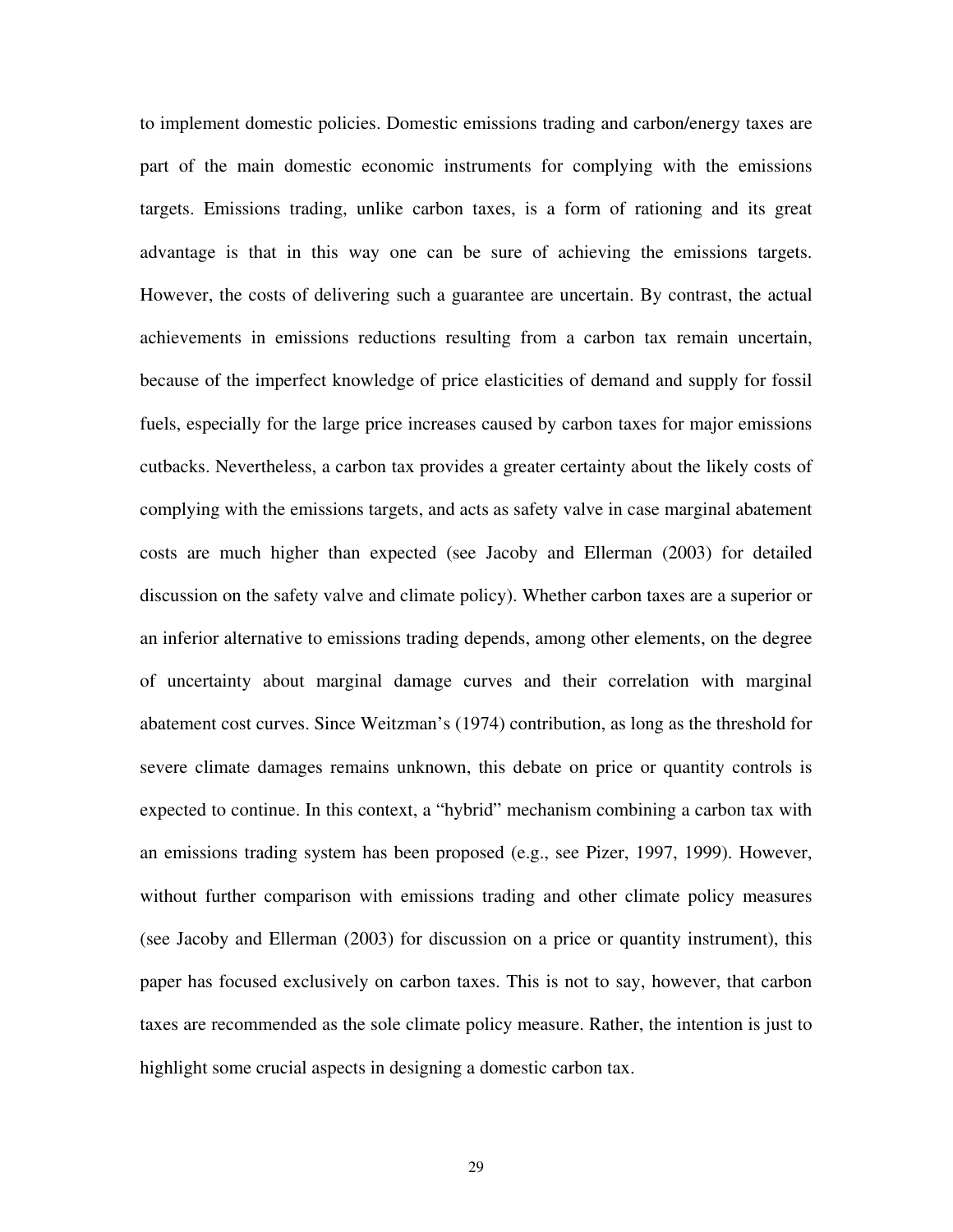Several European countries have already implemented energy/carbon taxes to reduce carbon emissions. As an economic instrument, it is widely believed that the introduction of energy/carbon taxes helps to lower the global costs to achieve the required emissions targets in comparison with conventional command-and-control regulations. But it will not avoid all the possible impacts on the international distribution of wealth, on households and on different sectors, especially on carbon-intensive industries and energy consumers. For this reason, in this paper we focus on the evaluation of carbon/energy taxes with respect to their impacts on competitiveness and the distribution of income.

Probably, the main obstacle to implementing carbon taxes is the potential impact on competitiveness. Yet, empirical studies on existing carbon/energy taxes seem to indicate that competitive losses are not significant. However, the history of carbon/energy taxes implementation is relatively recent, their introduction has been gradual, and some peculiarities (e.g., exemptions, ceilings, recycling schemes) are not easy to account for in empirical models. In addition, carbon/energy taxes are often introduced within a more general policy package aimed at reducing emissions and thus their precise impacts are difficult to disentangle from those resulting from environmental policy in general. Nevertheless, commitments to future emissions reductions may imply higher carbon/energy tax rates, with more potential effects on competitiveness than in the past. Even in that case, however, it has been shown that revenue recycling can be a useful way to offset these side effects. On the contrary, rebates and exemptions on trade- and energyintensive industries are less cost-effective and decrease abatement incentives in those sectors that emit the most.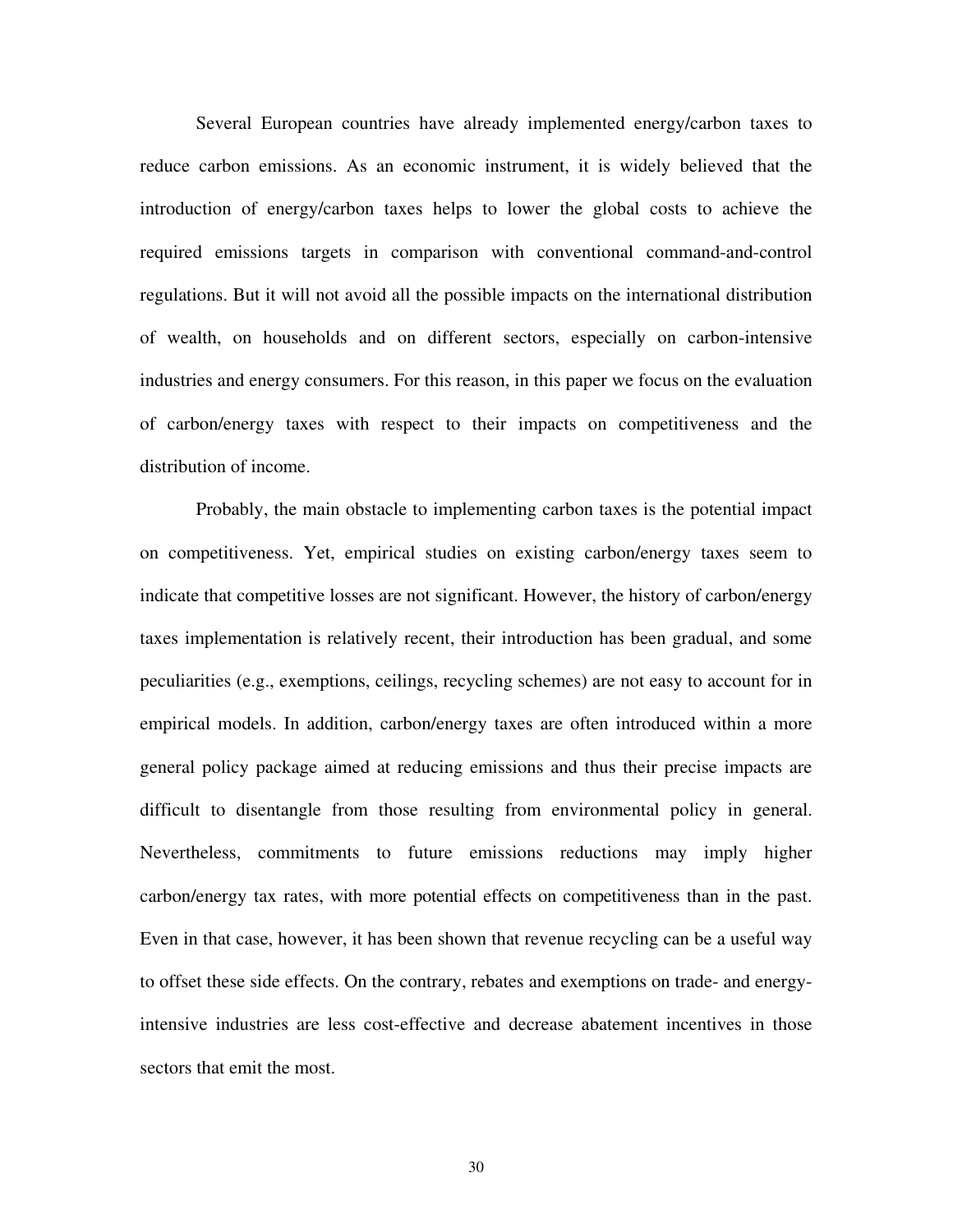Concerning the distributive impacts of carbon/energy taxes, the results from empirical studies show that carbon taxes are generally considered to be regressive, but that the overall impact is relatively weak. It should be noted that existing studies only focus on the distribution of costs and they do not incorporate the distribution of benefits from improved environment quality, mainly because they are highly uncertain and difficult to measure, especially in monetary terms. In addition, in many cases, a carefully designed carbon tax, in combination with revenue recycling measures, could address possible regressive impacts, especially if the introduction of carbon taxes is phased in gradually and over a long time period. Therefore, the fiscal revenues generated by the carbon tax are a central element in mitigating its main impacts. However, we have shown that the ways carbon taxes revenues can be used to compensate for the regressive impacts, e.g., lump-sum redistribution or increases in social security benefits, are often not the best options to maximise the efficiency gains from the tax, which may be accomplished with reductions in distortionary taxes, e.g., capital taxes. Thus, there is often a trade-off between efficiency and equity in the use of the carbon tax revenues.

Past experience shows that governments have frequently not opted for just one policy instrument to address a specific environmental issue, but implemented a package of instruments instead. Although the paper focuses exclusively on carbon taxes, in actual practice, governments are expected to implement domestic policies and make use of e of the Kyoto flexibility mechanisms in order to meet their emissions commitments. For example, an Annex B government could allow emissions sources subject to domestic carbon taxes to purchase permits on the international market to reduce their tax liability. In this case, the tax rate relative to the international price of permits is crucial. If the tax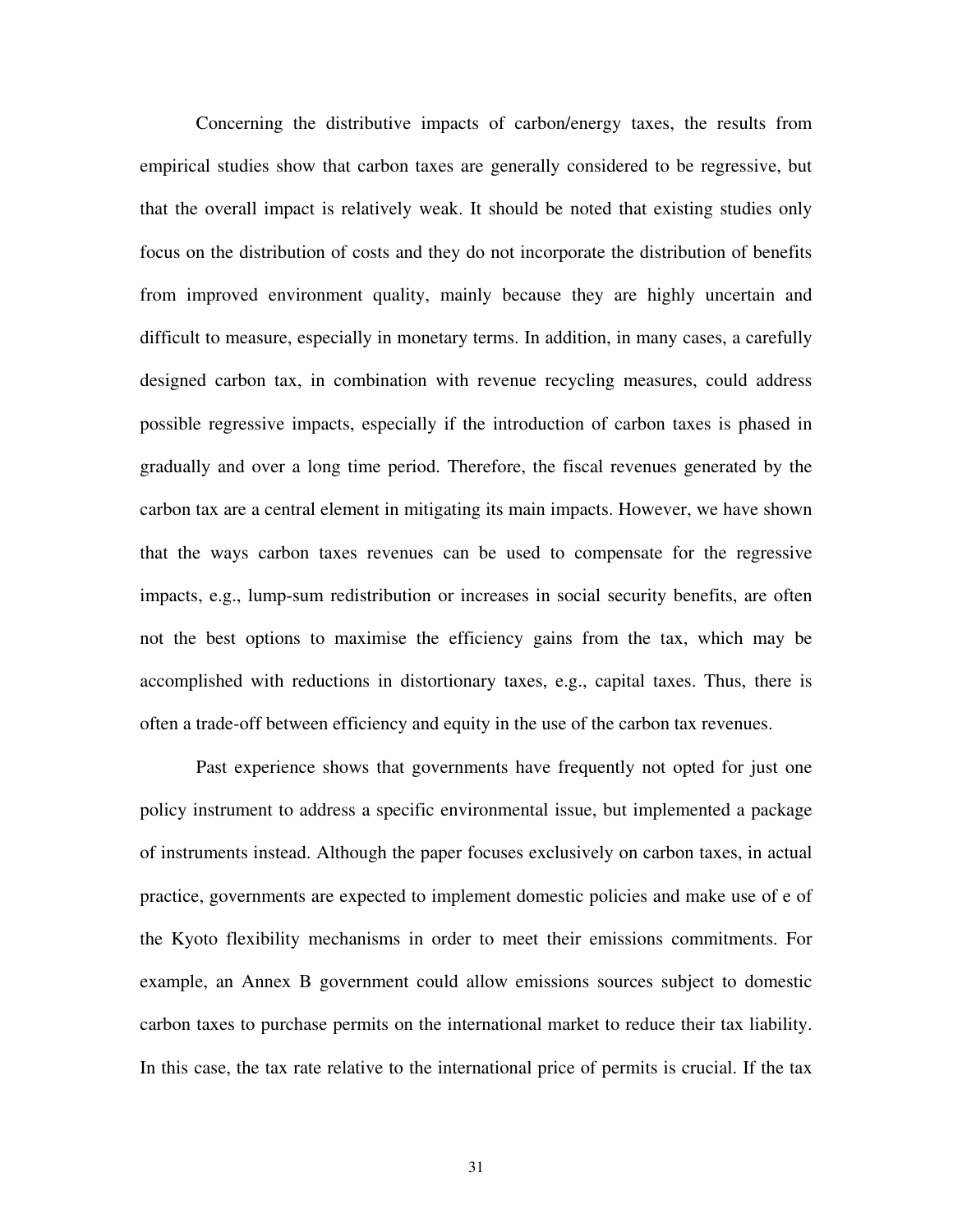rate is below the permit price, then the amount of tax revenues could be substantial, because paying the tax is less costly than purchasing permits. If the tax rate is above the permit price, allowing the use of permits in lieu of tax payments improves efficiency, but may put the governments at risk of budgeting. When the government would rely on the carbon tax as a source of revenues, it might be unwilling to risk a substantial reduction in its revenues. Consequently, it might limit the extent to which the permits could be used in order to protect its revenues. A carbon tax on emissions in excess to the allowed emissions levels could also be incorporated as a compliance mechanism into the compliance provisions of the Kyoto Protocol. By setting the tax rate much higher than the permit price, this tax is in fact operating like an excess emissions tax (or a penalty for uncovered emissions) and it will act as an effective deterrent for non-compliance.

# **Acknowledgements**

Financial support to Andrea Baranzini by the Swiss National Centre of Competence (NCCR) "Climate" is gratefully acknowledged.

#### **References**

Alblas, W. (1997), Energy and Fiscal Reform in The Netherlands, in OECD, *Applying Market-based Instruments to Environmental Policies in China and OECD Countries*, OECD, Paris, pp. 153-168.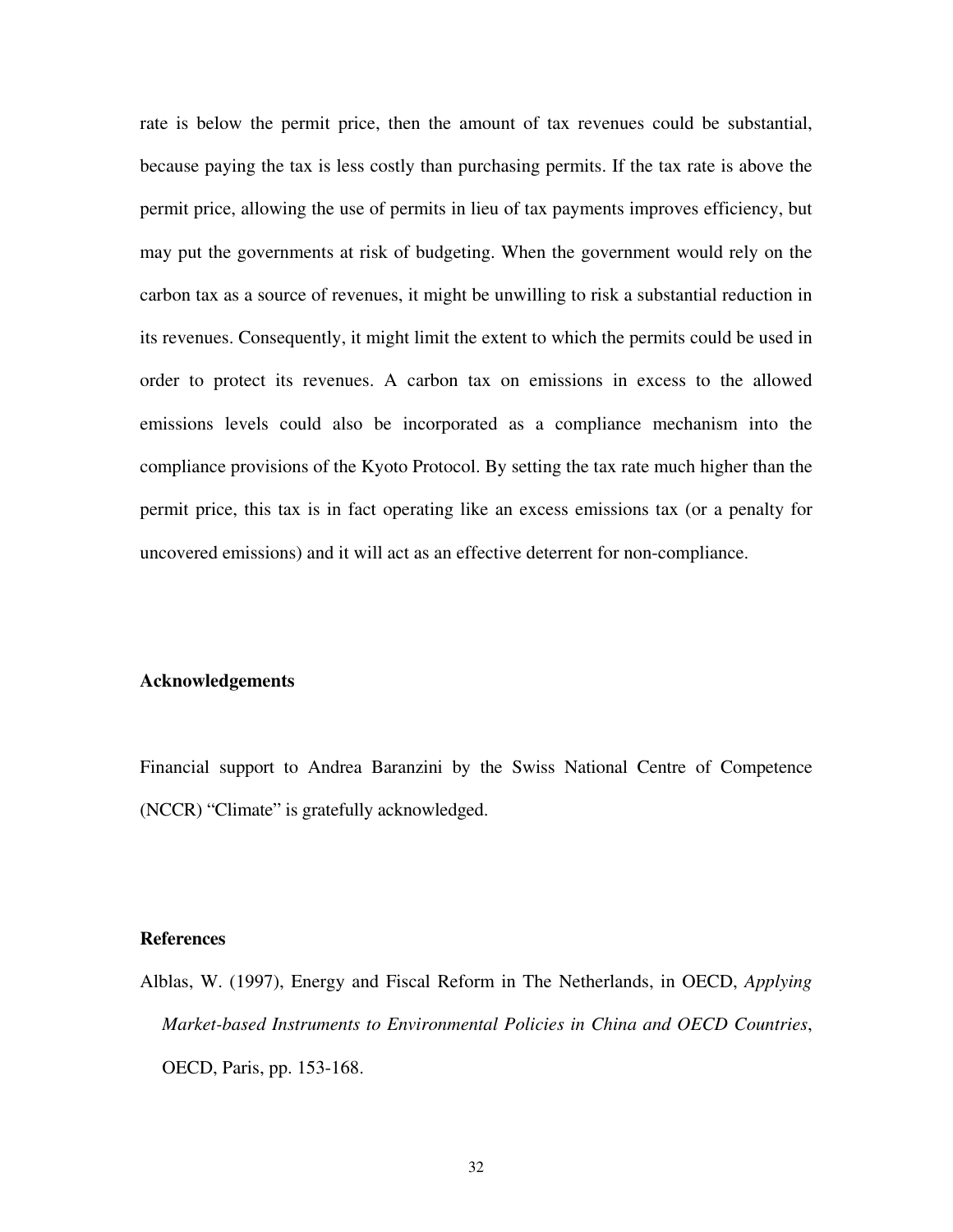- Bach, S., Kohlhaas, M. and B. Praetorius (1994), Ecological Tax Reform even if Germany Has to Go it Alone, *Economic Bulletin*, Vol. 31, No. 7, pp. 3-10, DIW German Institute for Economic Research.
- Baranzini, A. (1997), International Economic Instruments and Global Warming Mitigation: An Analysis of their Acceptability, Working Paper W54, International Academy of the Environment, Geneva.
- Baranzini, A., Goldemberg, J. and S. Speck (2000), A Future for Carbon Taxes, *Ecological Economics*, Vol. 32, No. 3, pp. 395-412.
- Barde, J.P. (1997), Economic Instruments for Environmental Protection: Experience in OECD Countries, in OECD, *Applying Market-Based Instruments to Environmental Policies in China and OECD Countries*, OECD, Paris, pp. 31-58.
- Barker, T. (1992), *The Carbon Tax: Economic and Policy Issues*, Nota di Lavoro 21.92, Fondazione Eni Enrico Mattei, Milano.
- Barker, T. (1995), Taxing Pollution instead of Employment: Greenhouse Gas Abatement through Fiscal Policy in the UK, *Energy and Environment*, Vol. 6, No. 1, pp. 1-28.
- Barker, T., Baylis, S. and P. Madsen (1993), A UK Carbon/Energy Tax: The Macroeconomic Effects, *Energy Policy*, Vol. 21, No. 3, pp. 296-308.
- Barker, T. and J. Köhler (1998), Equity and Ecotax Reform in the EU: Achieving a 10% Reduction in CO<sub>2</sub> Emissions Using Excise Duties, Environmental Fiscal Reform Working Paper No. 10, University of Cambridge, Cambridge.
- Baron, R. and ECON-Energy (1997), Economic/Fiscal Instruments: Competitiveness Issues Related to Carbon/Energy Taxation, Policies and Measures for Common Action Working Paper 14, Annex I Expert Group on the UNFCCC, OECD/IEA, Paris.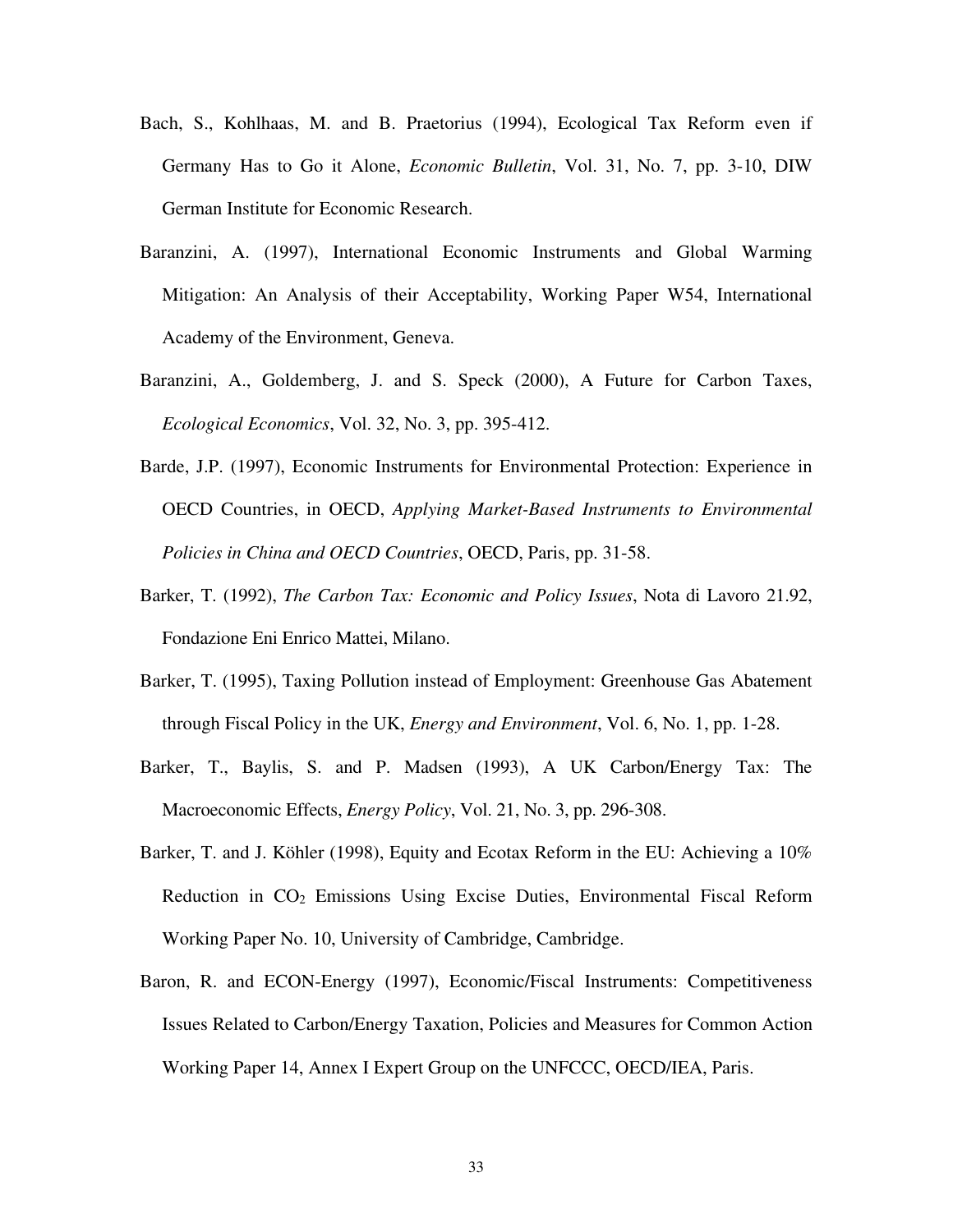- Barrett, S. (1991), Global Warming: Economics of a Carbon Tax, in D.W. Pearce (ed.), *Blueprint 2: Greening the World Economics*, Earthscan, London, pp. 30-52.
- Beauséjour, L., Gordon, L. and M. Smart (1995), A CGE Approach to Modelling Carbon Dioxide Emissions Control in Canada and the United States, *World Economy*, Vol. 18, No. 3, pp. 457-88.
- Bill, S. (1999), European Commission's Experience in Designing Environmental Taxation for Energy Products, in J. Hacker and A. Pelchen (eds.), *Goals and Economic Instruments for the Achievements of Global Warming Mitigation in Europe*, Kluwer, Dordrecht/Boston/London, pp. 231-237.
- Böhringer, C. and T.F. Rutherford (1997), Carbon Taxes with Exemptions in an Open Economy: A General Equilibrium Analysis of the German Tax Initiative, *Journal of Environmental Economics and Management*, Vol. 32, pp. 189-203.
- Bovenberg, A.L. (1994), *Environmental Policy, Distortionary Labor Taxation, and Employment: Pollution Taxes and the Double Dividend*, CentER for Economic Research, Tilburg University, Tilburg, The Netherlands.
- Bovenberg, A.L. and L.H. Goulder (1996), Optimal Environmental Taxation in the Presence of Other Taxes: General Equilibrium Analyses, *American Economic Review*, Vol. 86, No. 4, pp. 985-1000.
- Brack, D., Grubb, M. and C. Windram (1999), *International Trade and Climate Change Policies*, The Royal Institute of International Affairs and Earthscan, London.
- Bruvoll, A. and B.M. Larsen (2003), Greenhouse Gas Emissions Do Carbon Taxes Work?, *Energy Policy,* Vol. 32.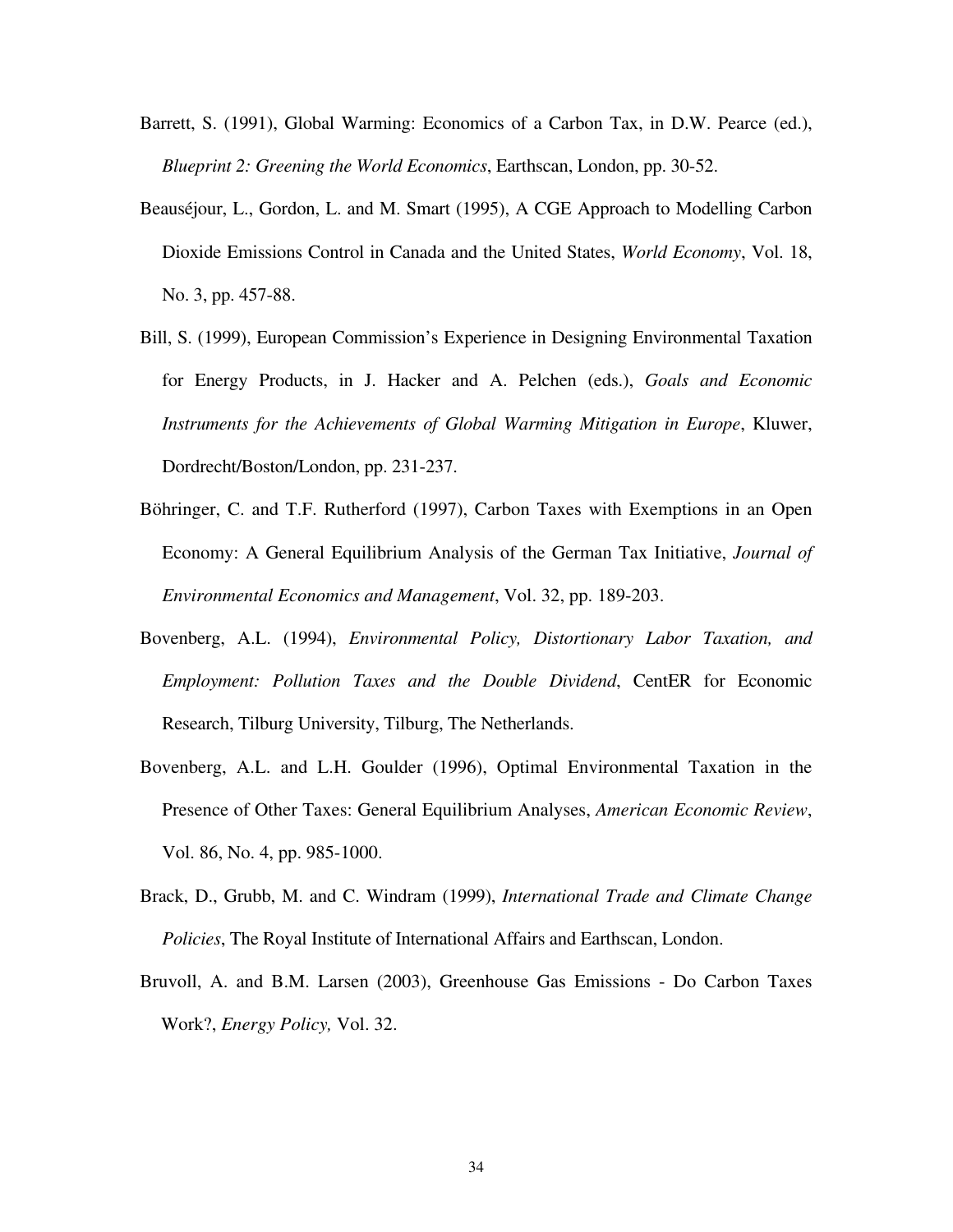- Burniaux, J.M., Martin, J.P., Nicoletti, G. and J.O. Martins (1992), *GREEN A Multi-Sector, Multi-Region General Equilibrium Model for Quantifying the Costs of Curbing CO2 Emissions: A Technical Manual*, Working Papers No. 116, Department of Economics and Statistics, OECD, Paris.
- CEC (1991), *A Community Strategy to Limit Carbon Dioxide emissions and to Improve Energy Efficiency*, Commission of the European Communities (CEC), Brussels.
- Cline, W.R. (1992), *The Economics of Global Warming*, Institute of International Economics, Washington, DC.
- Delbeke, J. (1997), Environmental Taxes and Charges in the European Union, in OECD, *Applying Market-Based Instruments to Environmental Policies in China and OECD Countries*, OECD, Paris, pp. 59-64.
- DRI (1991), *The Economic Impact of a Package of EC Measures to Control CO<sub>2</sub> Emissions*, Final Report Prepared for the CEC.
- Eizenstat, S. (1998), Stick with Kyoto: A Sound Start on Global Warming, *Foreign Affairs*, Vol. 77, No. 3, pp. 119-121.
- Ekins, P. (1998), Ecological Tax Reform, Environmental Policy, and the Competitiveness of British Industry, Policy Briefing No.1, Forum for the Future, London.
- Ekins, P. (1999), European Environmental Taxes and Charges: Recent Experiences, Issues and Trends, *Ecological Economics*, Vol. 31, No. 1, pp. 39-62.
- EC (1997), Tax Provisions with a Potential Impact on Environmental Protection. Office for Official Publications of the European Communities, European Commission (EC), Luxembourg.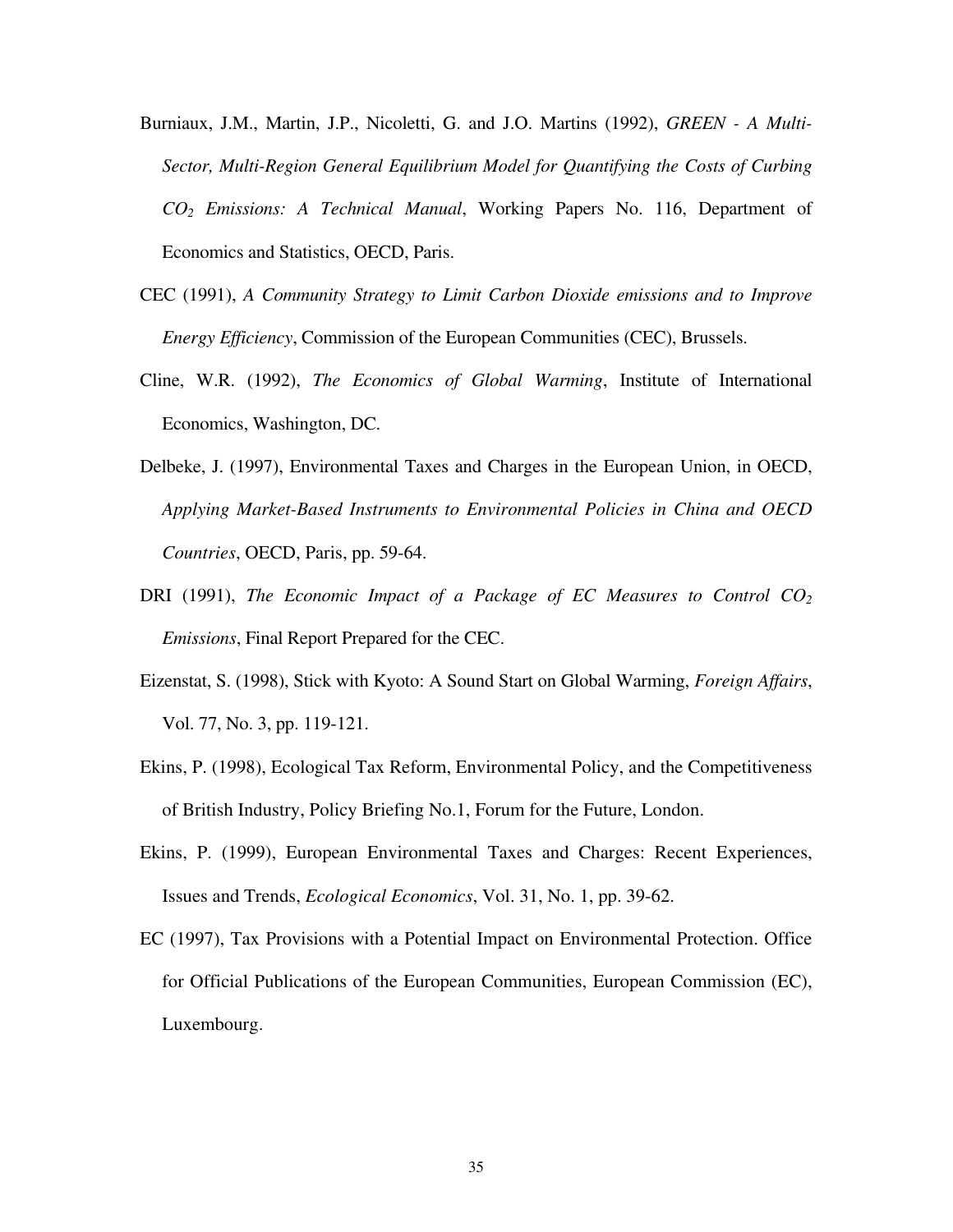- European Union (1999), Community Strategy on Climate Change: Council Conclusions, No. 8346/99, 18 May, Brussels.
- Felder, S. and T.F. Rutherford (1993), Unilateral  $CO<sub>2</sub>$  Reductions and Carbon Leakage: The Consequences of International Trade in Oil and Basic Materials, *Journal of Environmental Economics and Management*, Vol. 25, pp. 162-76.
- Feldstein, M. (1999) Tax Avoidance and the Deadweight Loss of the Income Tax, *Review of Economics and Statistics*, Vol. 81, No. 4, pp. 674-680.
- Godal, O. and B. Holtsmark (1998), Distribution of Costs under Different Regulation Schemes in Norway, Working Paper No. 8, Center for International Climate and Environmental Research, Oslo.
- Goulder, L.H. (1995), Environmental Taxation and the Double Dividend: A Reader's Guide, *International Tax and Public Finance*, Vol. 2, No. 2, pp. 157-183.
- Grossman, G.M. and A.B. Krueger (1993), Environmental Impacts of a North American Free Trade Agreement, in P.M. Garber (ed.), *The Mexico-U.S. Free Trade Agreement*, MIT Press, Cambridge and London, pp. 13-56.
- Hoel, M. (1991), Efficient International Agreements for Reducing Emissions of CO<sub>2</sub>, *The Energy Journal*, Vol. 12, No. 2, pp. 93-108.
- Hoel, M. (1992), International Environment Conventions: The Case of Uniform Reductions of Emissions, *Environmental and Resource Economics*, Vol. 2, pp. 141-59.
- Hoeller, P. and Coppel, J. (1992), Energy Taxation and Price Distortions in Fossil-fuel Markets: Some Implications for Climate Change Policy, in OECD, *Climate Change – Designing a Practical Tax System*, OECD, Paris.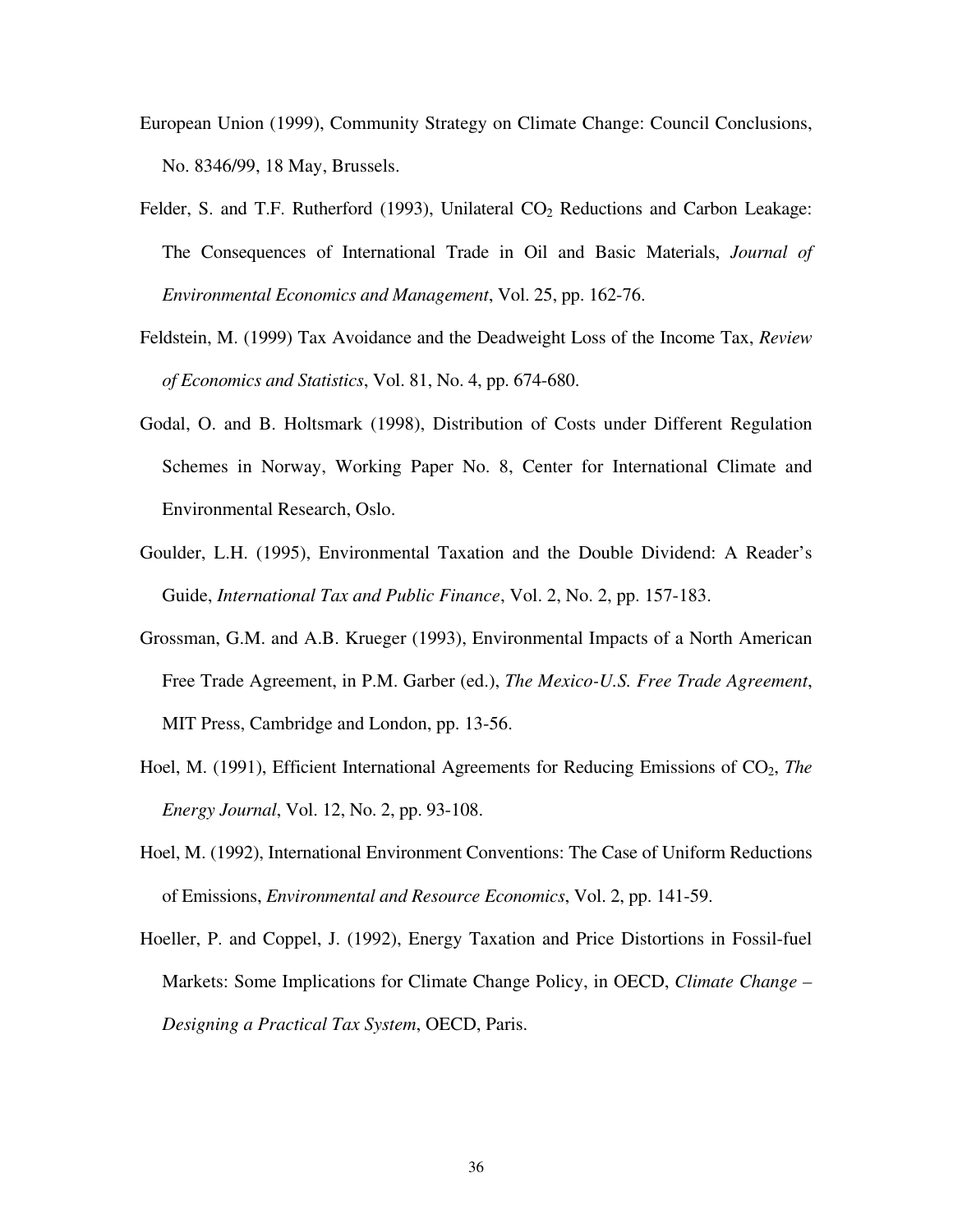- Hoerner, J.A. (1998), The Role of Border Tax Adjustments in Environmental Taxation: Theory and U.S. Experience, Presented at the International Workshop on Market-based Instruments and International Trade, Amsterdam, 19-20 March
- Hudson, S. (1993), Exploring the Relationship Between Investment, Trade and Environment, in OECD, *Environmental Policies and Competitiveness*, OECD, Paris, pp. 130-135.
- IPCC (1996), *Climate Change 1995: Economic and Social Dimensions of Climate Change*, Contribution of Working Group III to the 2nd Assessment Report of the IPCC, WMO and UNEP, Cambridge University Press, New York.
- Jacoby, H.D. and and A.D. Ellerman (2003), The Safety Valve and Climate Policy, *Energy Policy,* Vol. 32.
- Jaffe, A., Peterson, P., Portney, P. and R. Stavins (1995), Environmental Regulation and the Competitiveness of US Manufacturing: What Does the Evidence Tell Us?, *Journal of Economic Literature*, Vol. 33, No. 1, pp. 132-163.
- Jorgenson, D.W. and P.J. Wilcoxen (1993a), Reducing US Carbon Emissions: An Econometric General Equilibrium Assessment, *Resources and Energy Economics*, Vol. 15, No. 1, pp. 7-25.
- Jorgenson, D.W. and P.J. Wilcoxen (1993b), Reducing U.S. Carbon Dioxide Emissions: An Assessment of Different Instruments, *Journal of Policy Modeling*, Vol. 15, Nos. 5&6, pp. 491-520.
- Kågeson, P. (1991), *Economic Instruments for Reducing Western European Carbon Dioxide Emission*, Swedish Environmental Advisory Council, Ministry of the Environment, Stockholm.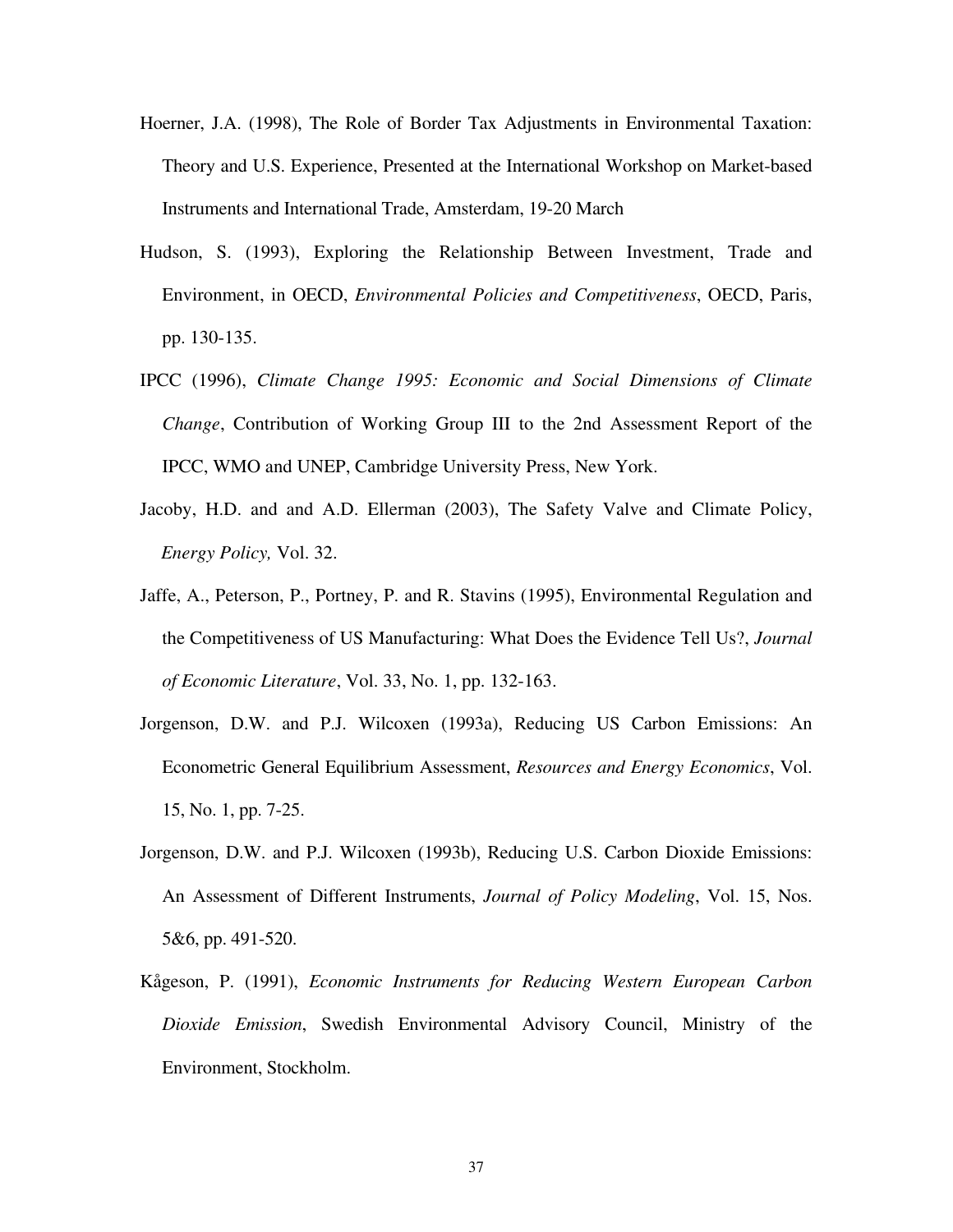- Karadeloglou, P. (1992), Energy Tax versus Carbon Tax: A Quantitative Macroeconomic Analysis with the HERMES/MIDAS Models, in F. Laroui and J.W. Velthuijsen (eds), *An Energy Tax in Europe*, SEO Report No. 281, Amsterdam, pp. 127-52.
- Kverndokk, S. (1993), Global CO2 Agreement: A Cost-Effective Approach, *The Energy Journal*, Vol. 14, No. 2, pp. 91-112.
- Lee, D.R. and Misiolek, W.S. (1986), Substituting Pollution Taxation for General Taxation: Some Implications for Efficiency in Pollution Taxation, *Journal of Environmental Economics and Management*, Vol. 13, pp. 338-47.
- Manne, A.S. (1994), International Trade: The Impact of Unilateral Carbon Emission Limits, in OECD, *The Economics of Climate Change, Proceedings of an OECD/IEA Conference*, Paris, pp. 193-205.
- Manne, A.S. and R.G. Richels (1991), Global  $CO<sub>2</sub>$  Emission Reductions the Impacts of Rising Energy Costs, *The Energy Journal*, Vol. 12, No. 1, pp. 87-107.
- Manne, A.S. and R.G. Richels (1993), The EC Proposal for Combining Carbon and Energy Taxes: The Implications for Future CO<sub>2</sub> Emissions, *Energy Policy*, Vol. 21, No. 1, pp. 5-12.
- Manne, A. and R. Richels (1995), The Greenhouse Debate: Economic Efficiency, Burden Sharing and Hedging Strategies, *The Energy Journal*, Vol. 16, No. 4, pp. 1-37.
- Martin, J.P., Burniaux, J.M., Nicoletti, G. and J.O. Martins (1992), The Costs of International Agreements to Reduce CO<sub>2</sub> Emissions: Evidence from GREEN, *OECD Economic Studies*, No. 19, pp. 93-121.
- OECD (1993), *The Costs of Cutting Carbon Emissions: Results from Global Models*, OECD, Paris.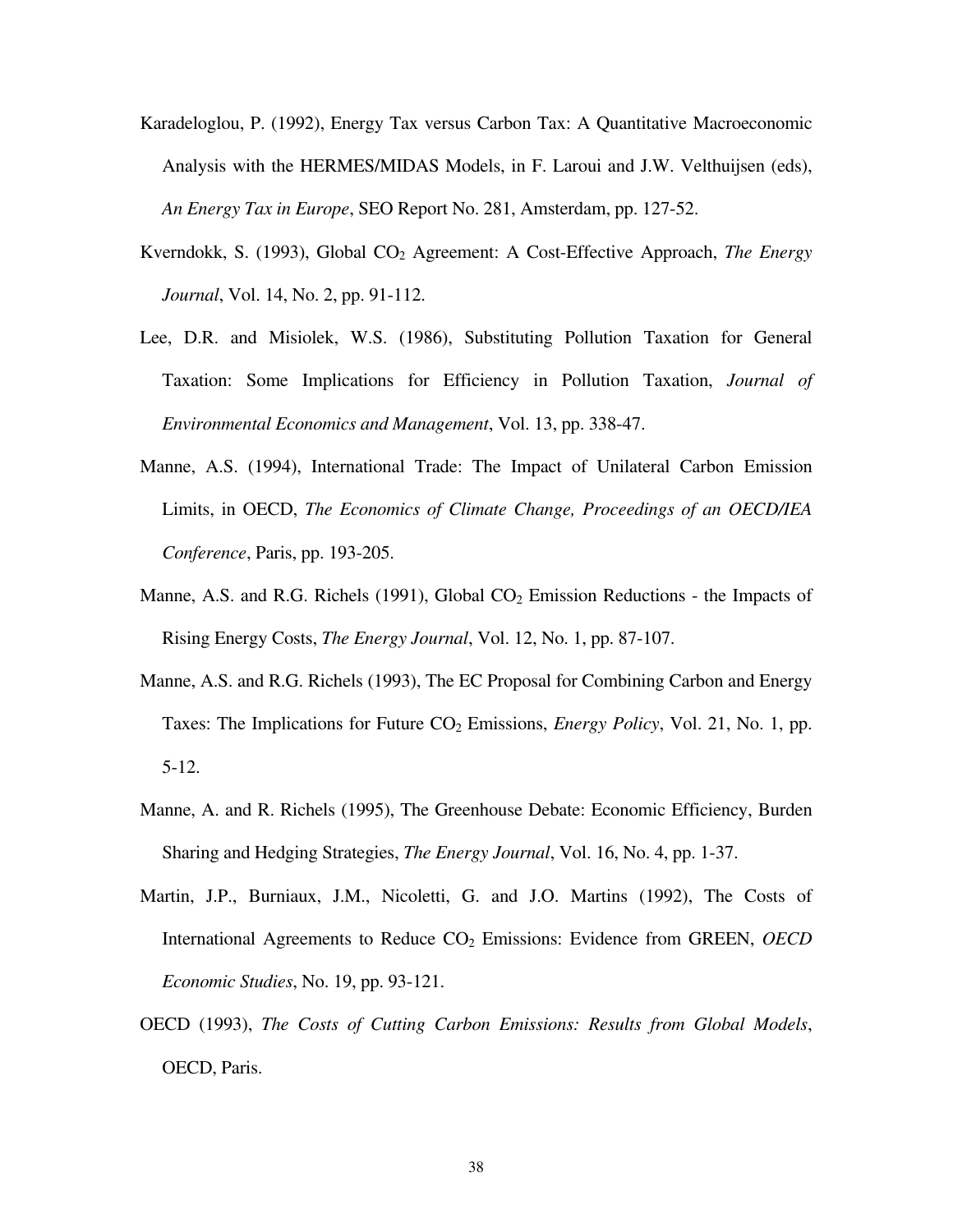- Parry, I.W. (1997) Revenue Recycling and the Costs of Reducing Carbon Emissions, Climate Issues Brief No. 2, Resources for the Future, Washington DC.
- Parry, I.W., Williams III, R.C. and Goulder, L.H. (1999), When Can Carbon Abatement Policies Increase Welfare? The Fundamental Role of Distorted Factor Markets, *Journal of Environmental Economics and Management*, Vol. 37, pp. 52-84.
- Pearce, D. (1991), The Role of Carbon Taxes in Adjusting to Global Warming, *The Economic Journal*, Vol. 101, pp. 938-948.
- Pezzey, J. (1992), Analysis of Unilateral  $CO<sub>2</sub>$  Control in the European Community and OECD, *The Energy Journal*, Vol. 13, No. 3, pp. 159-71.
- Pizer, W.A. (1997), Prices vs. Quantities Revisited: The Case of Climate Change, Discussion Paper No. 98-02, Resources for the Future, Washington DC.
- Pizer, W.A. (1999), Choosing Price or Quantity Controls for Greenhouse Gases, Climate Issues Brief No. 17, Resources for the Future, Washington DC.
- Poterba, J.M. (1991), Designing in a Carbon Tax, in R. Dornbusch and J.M. Poterba (eds.), *Global Warming: Economic Policy Response*, The MIT Press, Cambridge, Massachusetts.
- Poterba, J. M. (1993), Global Warming Policy: A Public Finance Perspective, *Journal of Economic Perspectives*, Vol. 7, No. 4, pp. 47-63.
- Poterba, J.M. and J.J. Rotemberg (1995), Environmental Taxes on Intermediate and Final Goods When Both Can Be Imported, *International Tax and Public Finance*, Vol. 2, pp. 221-228.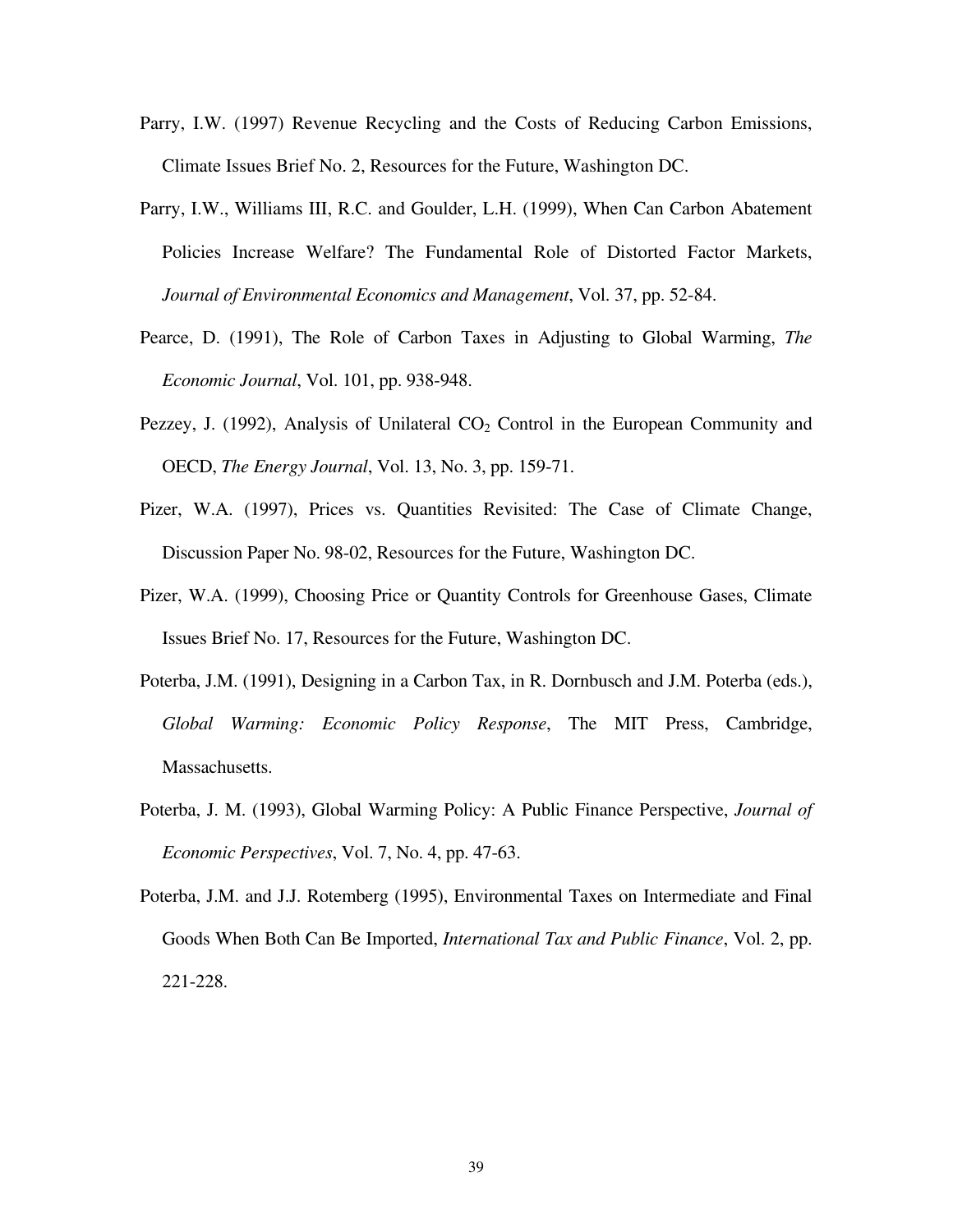- Shah, A. and B. Larsen (1992), *Carbon Taxes, the Greenhouse Effect, and Developing Countries*, Policy Research Working Papers No. 957, The World Bank, Washington, DC.
- Smith, S. (1992), *Distributional Effects of a European Carbon Tax*, Nota di Lavoro 22.92, Fondazione Eni Enrico Mattei, Milano.
- Speck, S. (1999), Energy and Carbon Taxes and their Distributional Implications, *Energy Policy*, Vol. 27, pp. 659-667.
- Sprenger, R.-U. (1998) Environmental Policy and International Competitiveness: The Case of Germany, in T. Barker and J. Köhler (eds.), *International Competitiveness and Environmental Policies*, Edward Elgar, Cheltenham, England, pp. 197-240.
- Standaert, S. (1992), The Macro-Sectoral Effects of an EC-Wide Energy Tax, in F. Laroui and J.W. Velthuijsen (eds), *An Energy Tax in Europe*, SEO Report No. 281, Amsterdam, pp. 27-63.
- Stewardson, R. (1994), The Case of Carbon Taxes, in OECD, *Trade and Environment: Process and Production Methods*, OECD, Paris, pp. 93-108.
- Thalmann, Ph. (2001), The Public Acceptance of Green Taxes: 2 Million Voters Express Their Opinion, NCCR WP-4 Working Paper No. WP4-1, University of Geneva, Geneva.
- Weitzman, M.L. (1974), Prices vs. Quantities, *Review of Economic Studies,* Vol. 41, pp. 477-491.
- Whalley, J. (1991), The Interface between Environmental and Trade Policies, *The Economic Journal*, Vol. 101, pp. 180-89.